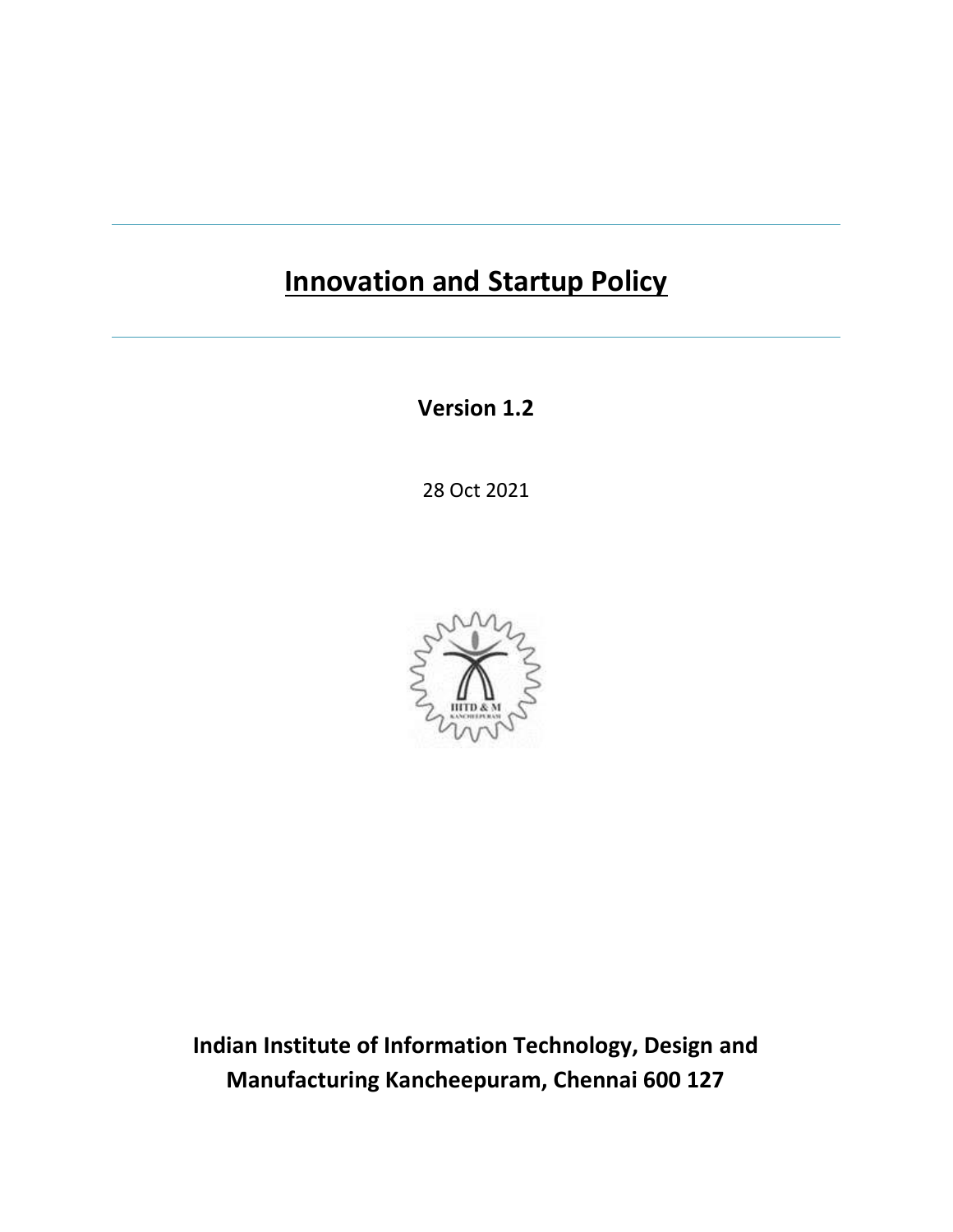# **Contents**

| $\mathbf{1}$ . | Introduction                                                                        | 3  |  |
|----------------|-------------------------------------------------------------------------------------|----|--|
| 2.             | Abbreviations / Terminology                                                         |    |  |
| 3.             | Innovation & Startup Policy                                                         | 4  |  |
|                | 3.1. Objective and Scope                                                            | 4  |  |
|                | 3.2. Strategies and Governance                                                      | 5  |  |
|                | 3.3. Startups Enabling Institutional Infrastructure                                 | 6  |  |
|                | 3.4. Nurturing Innovations and Startups                                             |    |  |
|                | 3.5. Product Ownership Rights for Technologies Developed at Institute               |    |  |
|                | 3.6. Organizational Capacity, Human Resources and Incentives                        |    |  |
|                | 3.7. Creating Innovation Pipeline and Pathways for Entrepreneurs at Institute Level | 9  |  |
|                | 3.8. Norms for Faculty/Staff Startups                                               |    |  |
|                | 3.9. Pedagogy and Learning Interventions for Entrepreneurship Development           | 11 |  |
|                | Collaboration, Co-creation, Business Relationships, Knowledge Exchange<br>3.10.     | 12 |  |
|                | <b>Entrepreneurial Impact Assessment</b><br>3.11.                                   | 12 |  |
|                | 4. Annexure-A: Timeline of NISP consultation process                                | 14 |  |
| 5.             | Annexure-B: Glossary                                                                |    |  |
| 6.             | Annexure-C: Procedure for student led startups                                      | 18 |  |
|                | 7. Annexure-D: Procedure for faculty/staff participation in startups<br>19          |    |  |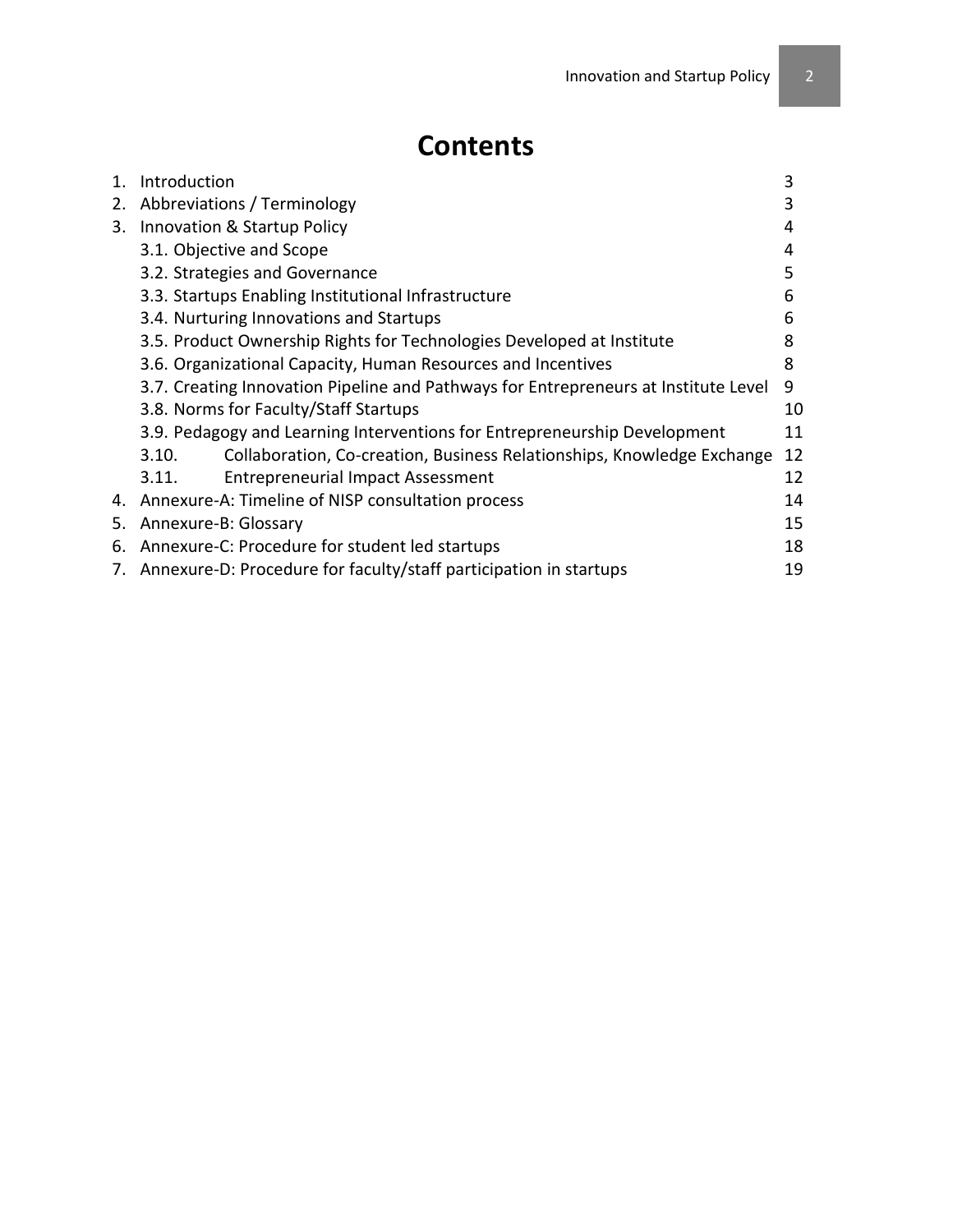#### **1. Introduction**

The Government of India's initiative to nurture the spirit of innovation among the Higher Educational Institutions (HEIs) and translate these into products, processes and services for commercial exploitation has manifested in two policy guidelines:

- a) the National Innovation and Startup Policy (NISP) (Ministry of Education, Sep 2019; [https://mic.gov.in/assets/doc/startup\\_policy\\_2019.pdf\)](https://mic.gov.in/assets/doc/startup_policy_2019.pdf); and
- b) Draft guidelines for Intellectual Property Rights (IPR) in academic institutions (Department of Industrial Policy and Promotion, Sep 2019).

The Indian Institute of Information Technology, Design & Manufacturing, Kancheepuram (IIITDM Kancheepuram), hereafter referred to as the 'institute', has reviewed these policies, mapped them to ongoing design, innovation and incubation activities and enabling units in the institute, identified gaps and initiated consultations with faculty, staff and a cross-section of students to frame a policy that is specific to the context of the institute. The timeline and key milestones of the NISP consultation process are shown in Annexure-A. The rest of the document specifies the Innovation and Startup Policy of the institute and related procedures.

| MoE        | Ministry of Education, Government of India                                               |  |
|------------|------------------------------------------------------------------------------------------|--|
| <b>BoG</b> | Board of Governors, the principal executive body of the institute as per the IIIT Act    |  |
| Senate     | The principal academic body of the institute as per the IIIT Act                         |  |
| Research   | Research Council, a body setup in 2019, as per the IIIT Act to primarily help identify   |  |
| Council    | potential areas of research, and organize and promote research in the institute.         |  |
|            | Item 22.2.(e) of the Act states that the Research Council "may provide for               |  |
|            | incubation of technology applications emerging from research and to protect and          |  |
|            | utilize the intellectual property obtained from research in the institute"               |  |
| Director   | Director - the principal executive officer of the institute as per the IIIT Act          |  |
| Dean (DII) | Dean (Design, Innovation and Incubation), a role created with approval of the BoG        |  |
|            | in April 2016 (Minutes of the 33 <sup>rd</sup> meeting) to give thrust to design-centric |  |
|            | education, product innovation and incubation activities in the institute. The MoE        |  |
|            | NISP guideline reinforces the need for such a role along with the desired                |  |
|            | competencies                                                                             |  |
|            | https://www.iiitdm.ac.in/img/bog/BOG Minutes/33 BoG%20held%20on%2029.                    |  |
|            | 04.2016.pdf                                                                              |  |
| MaDelT     | A Technology Business Incubator and Section 8 company (registered in August              |  |
| Innovatio  | 2016) promoted by IIITDM Kancheepuram and catalyzed by the Department of                 |  |
| n          | Science and Technology (DST), Government of India. Details about MaDeIT's                |  |
| Foundati   | governance structure, policies and procedures of incubation, infrastructure and          |  |
| on         | opportunities and portfolio of companies can<br>be found<br>funding<br>in.               |  |
|            | http://www.madeit.iiitdm.ac.in/                                                          |  |

#### **2. Abbreviations / Terminology:**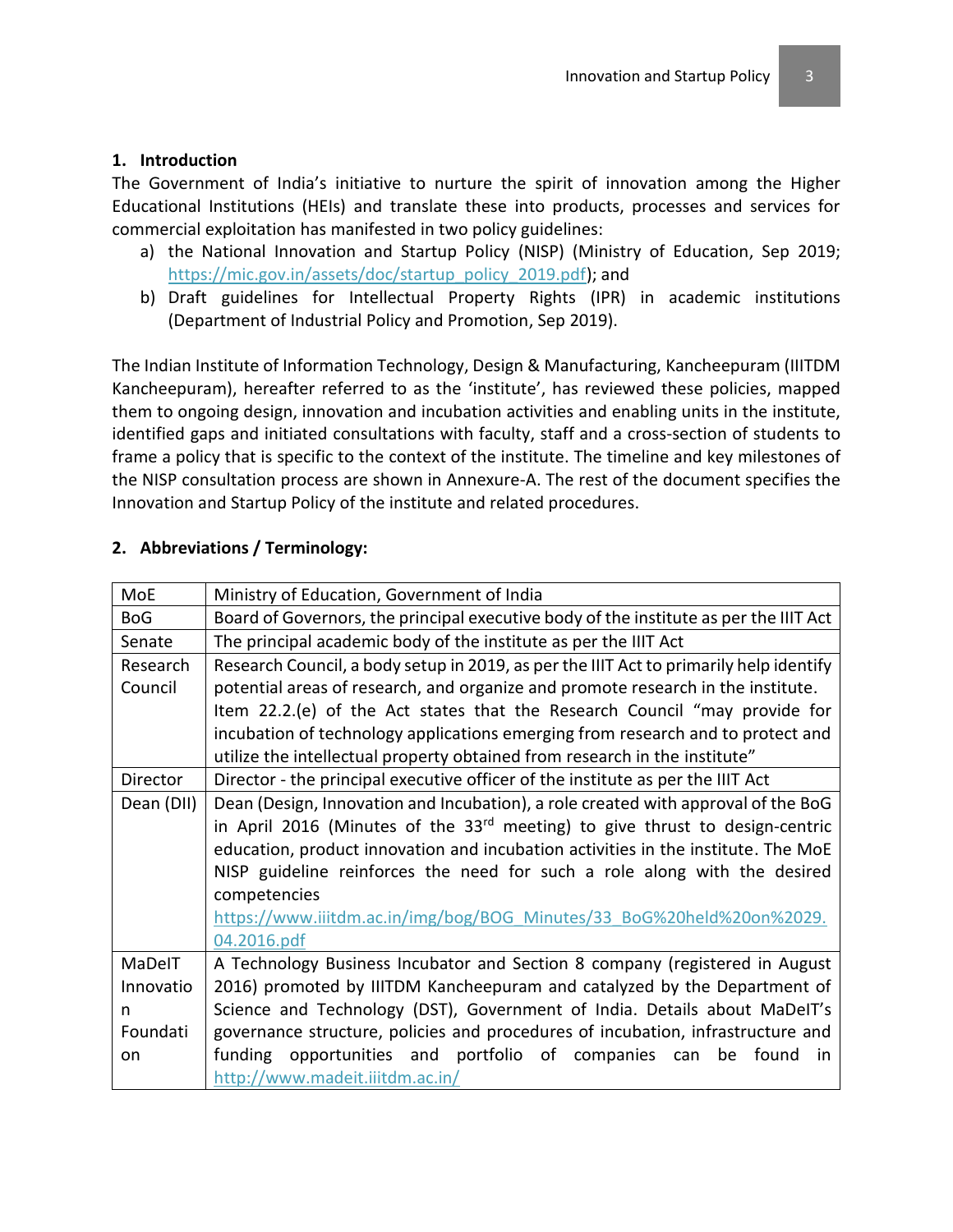| <b>SRICCE</b>   | Sponsored Research, Industrial Consultancy and Continuing Education, a unit set               |
|-----------------|-----------------------------------------------------------------------------------------------|
|                 | up by the institute in 2018 to look after the sponsored research and externally               |
|                 | funded projects. https://www.iiitdm.ac.in/Research/Funded Project.php                         |
| <b>IIC</b>      | Institute Innovation Council of IIITDM Kancheepuram. It is guided by the MoE                  |
|                 | Innovation Cell to systematically foster the culture of innovation among students             |
|                 | and faculty in a HEI, establish an ecosystem for scouting ideas and pre-incubation            |
|                 | of ideas among students, and prepare the institute for ARIIA ranking                          |
|                 | (https://mic.gov.in/). IIC is operational since Nov 2018                                      |
| <b>ARIIA</b>    | Atal Ranking of Institutions in Innovation Achievements is an initiative of the MoE           |
|                 | to systematically rank all major HEIs in India on indicators related to "Innovation           |
|                 | Entrepreneurship Development" among<br>students<br>and<br>faculty<br>and                      |
|                 | (https://www.ariia.gov.in/). The institute's ARIIA data is<br>available<br>.in                |
|                 | http://iiitdm.ac.in/Others/ARIIA.php                                                          |
| <b>SIDI</b>     | School of Interdisciplinary Design and Innovation, an academic unit of IIITDM                 |
|                 | Kancheepuram created in Nov 2020 to advance design-centric education and                      |
|                 | innovation (Minutes of the 47 <sup>th</sup> BoG meeting). The objectives and programs of SIDI |
|                 | are listed in http://www.sidi.iiitdm.ac.in/                                                   |
| <b>IPR Cell</b> | Intellectual Property Rights Cell, a unit setup to promote awareness of intellectual          |
|                 | property rights and facilitate filing of patents and technology commercialization             |
|                 | by faculty and students. IPR Cell is operational since March 2021. The institute IPR          |
|                 | procedures<br>policy<br>and<br>is<br>available<br>in.                                         |
|                 | http://iiitdm.ac.in/img/academics/IIITDM%20IPR%20Policy%20Final%20-                           |
|                 | %2004Feb2021.pdf                                                                              |
| <b>GFR</b>      | General Financial Rules, 2017, Government of India                                            |

Definitions of other key terms used in this document are provided in the Glossary (Annexure-B)

#### **3. Innovation and Startup Policy:**

#### **3.1 Objective and Scope:**

- a. The objective of the Innovation and Startup Policy is to enable the faculty, staff and students of the institute to participate in innovation and entrepreneurship activities, and encourage them to consider entrepreneurship and startup as a career option
- b. This policy shall apply to all faculty, staff and students who have established legal relationship with the institute. Such a legal relationship may arise pursuant to the provision of law, collective agreement or individual agreement (may refer to employment/ retainership contract / pursuance of studies or any other legal arrangement). The policy also encourages involvement of the institute's alumni, and local industry in the entrepreneurship and startup activities.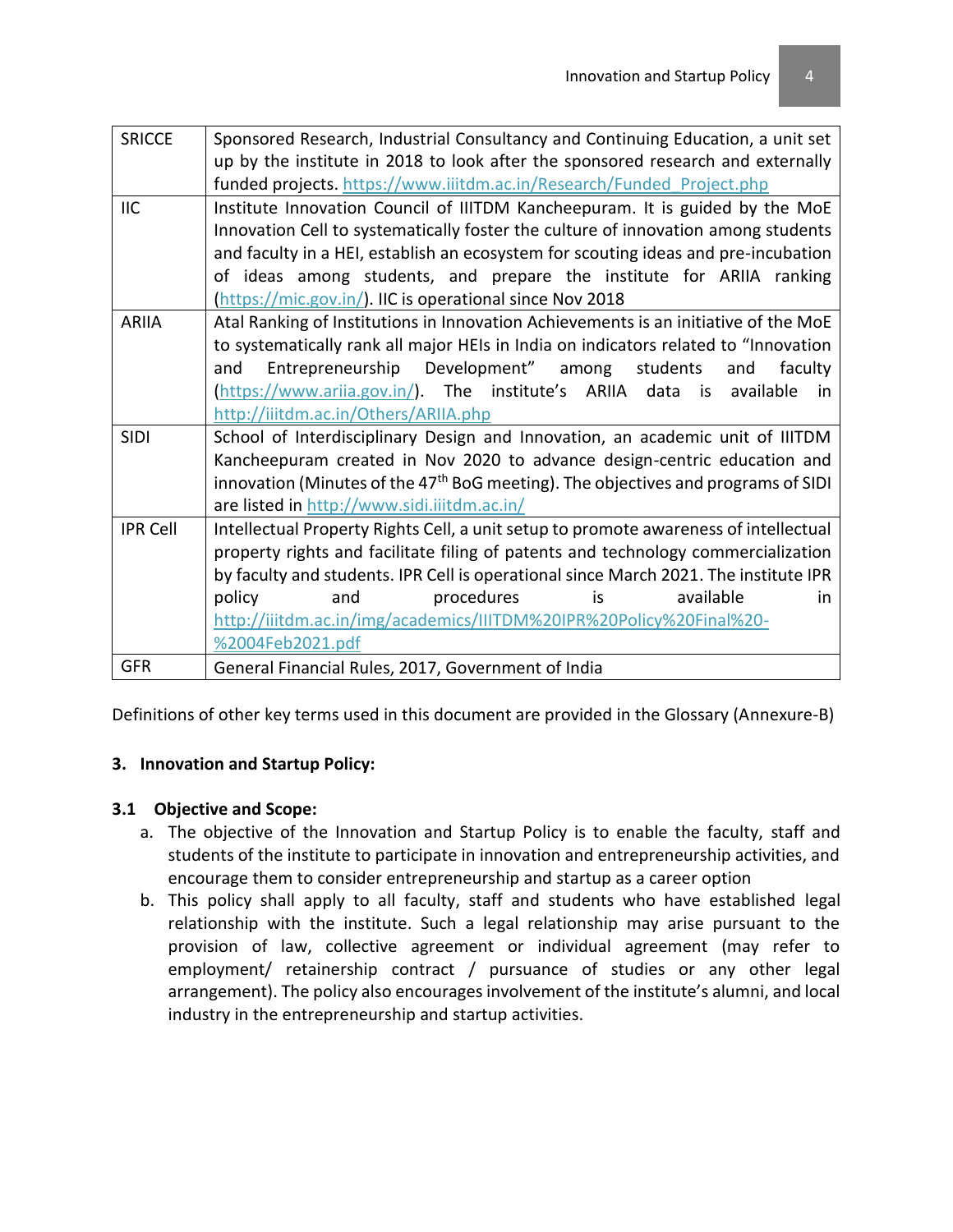#### **3.2 Strategies and Governance**

- a. Entrepreneurship promotion and development is one of the key dimensions of the institute's vision and strategy. The institute will use the ARIIA ranking framework to set objectives and track the different performance indicators and guide actions
- b. The entrepreneurial agenda of the institute will be the responsibility of the Dean (DII). Since promoting entrepreneurship requires a different type of mindset as compared to other academic activities, this role may be staffed by a faculty who understands the industry and above all business, with clear goals tied to innovation and incubation ecosystem development and ARIIA ranking
- c. A sustainable financial strategy may be developed by the institute administration to support investment in the innovation activities
	- i. The institute may create a separate 'Innovation Fund' and plan towards allocating 0.5-1% of the total annual budget of the institute for funding and supporting innovation activities of units such as: (1) the IPR Cell (IPR awareness, patenting and licensing); (2) IIC (awareness sessions on innovation and entrepreneurship, hackathons, demo days, field visits, market surveys, etc. as prescribed by the MoE Innovation Cell) and; (3) design/innovation/entrepreneurship-oriented Student Clubs (participation in prestigious national and international innovation contests). The budget requirement for each financial year may be presented by the Dean (DII) for the evaluation of the Director, Research Council and Finance Committee and its utilization may be as per the GFR guidelines. The Innovation Fund is not meant for funding startups or the incubator. It is also not meant for providing seed grants for faculty research
	- ii. The financial strategy should also involve raising funds from diverse sources such as Central and State Governments and related bodies, corporates (CSR funds), and non-governmental organizations to support innovation and entrepreneurship
	- iii. Institute may also raise funding through sponsorships and donations. Institute should actively engage alumni network for promoting innovation and entrepreneurship
- d. The proposals for establishment of startup by any faculty/staff/student in the Institute shall be submitted to the Dean (DII). The Dean (DII) may evaluate the eligibility as per the policy and recommend to the Director for approval. The Dean (DII) may also recommend to the Director to set up a review committee of external experts, where appropriate. All approvals may be reported to the Research Council. The procedures for student-led startups and faculty-led startups or faculty participation in startups are provided in Annexure-C and Annexure-D respectively
- e. The innovation and entrepreneurship strategy will embrace the entrepreneurial activities across various centers, departments, faculties, within the institute. The objectives of the units may be aligned with the innovation objectives and performance indicators of the institute
- f. Importance of innovation and entrepreneurial agenda should be known across the institute and should be promoted and highlighted at institutional programs such as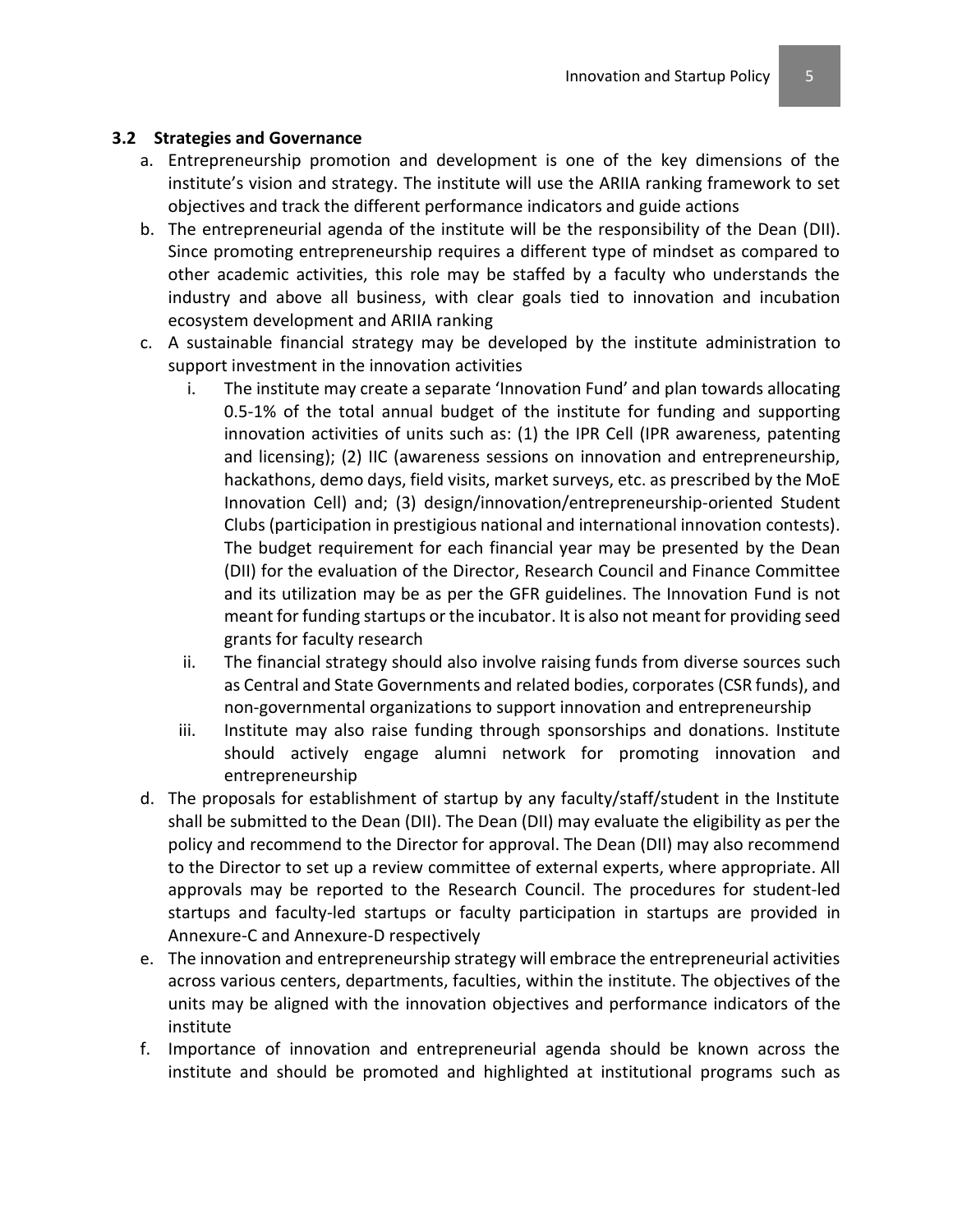conferences, convocations, workshops, etc. The IIC comprising student and faculty representatives will play an important role in the above, along with student clubs

- g. Development of entrepreneurship culture should not be limited within the boundaries of the institution. Faculty and staff may participate in initiatives to promote startups outside the institute with prior approvals. The amount of time a faculty or staff spends on such initiatives may not exceed 20% (1 day in a 5-day week) and must be line with the definition of startup and mandate of the institute. Annexure-D provides the detailed procedures relating to faculty-led startups and faculty participation in startups
	- i. The institute must strive to be the driving force in developing entrepreneurship culture in its vicinity (regional, social and community level). This shall include giving opportunity for regional startups, provision to extend facilities for outsiders and active involvement of the institute in defining strategic direction for local development
	- ii. Strategic international partnerships should be developed using bilateral and multilateral channels with international innovation clusters and other relevant organizations. Moreover, international exchange programs, internships, engaging the international faculties in teaching and research should also be promoted.

## **3.3 Startups Enabling Institutional Infrastructure**

Creation of pre-incubation and incubation facilities for nurturing innovations and startups in HEIs institutions should be undertaken. Incubation and Innovation need to be organically interlinked. The goal of the effort should be to link INNOVATION to ENTREPRISES to FINANCIAL SUCCESS

- a. The institute may create and continuously improve facilities to support pre-incubation and Incubation / acceleration by mobilizing resources from internal and external sources
- b. All Innovation and Pre-Incubation facilities should be accessible 24x7 to students, staff and faculty of all disciplines and departments across the institution. Incubation facilities may be offered as per the rules of the Technology Business Incubator (MaDeIT Innovation Foundation)
- c. Institute may offer mentoring and other relevant services through Preincubation/Incubation units in-return for fees (or) zero payment basis. Detailed procedures for faculty participation in startups are provided in Annexure-D. The Research Council may be informed of such activities
- d. Product to market strategy for startups may be supported by the institute on deserving cases with the approval of the Research Council and the BoG.

#### **3.4 Nurturing Innovations and Startups**

a. The institute will encourage creation and nurturing of Startups/enterprises by students (Undergraduate, Dual Degree, Post Graduate, Ph.D.), staff (including temporary or project staff), and faculty. They will be encouraged to apply for incubation with the institute's incubator. However, the selection of the startup for incubation will be as per the guidelines and evaluation of the Technology Business Incubator (MaDeIT Innovation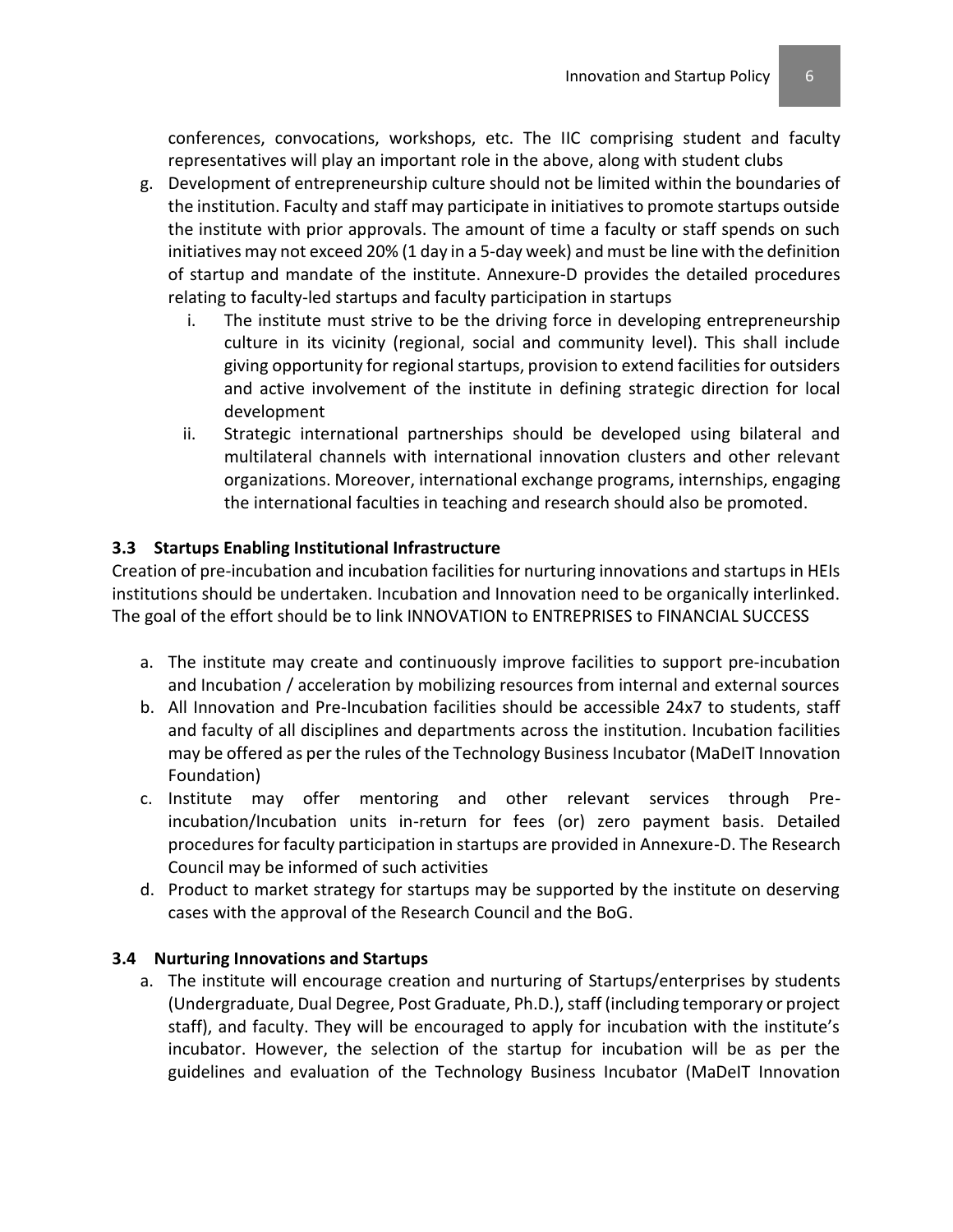Foundation). They can also apply to other incubators or use their own funds. Annexure-C and D provide details of the procedures for students and faculty/staff respectively

- i. Student inventors in their final year (Undergraduate, Dual Degree, Post Graduate) will also be allowed to opt for developing their startup in place of their summer trainings/internships, mini project/major project; select their project supervisor from other departments in line with the startup requirements. The consent of the supervisor may be provided. The student must also describe how they will separate and clearly distinguish their ongoing research activities as a student from all the work being conducted at the startup in their project thesis. In such cases, IP transfer or waiver will be as per the IPR policy
- ii. PhD students in their final stage of research will be permitted to commercialize their technology developed as part of their research with prior approval of the guide. They may be allowed to spend 20% of time (1 day in a week) to pursue startup related activities without disrupting their teaching assistant and research responsibilities. In such cases, IP transfer or waiver will be as per the IPR policy
- iii. The institute will allow licensing of IPR from institute to startup as per the IPR policy. Students and faculty/staff members intending to initiate a startup based on the technology developed or co-developed by them or the technology owned by the institute, may be given a license on the said technology as per the IPR policy.
- iv. The institute will encourage students to intern with the startups incubated in any recognized incubator while studying. In such cases students may be permitted to select or change project supervisors in line with the area of interest. The consent of the supervisor may be communicated to the Head of the Department (HoD)
- v. Student inventors will also be allowed to opt for developing their startup in place of their mini project/ major project, seminars, summer trainings. The area in which student wants to initiate a startup may be interdisciplinary or multidisciplinary. However, the student must describe how they will separate and clearly distinguish their ongoing research activities as a student from the work being conducted at the startup
- b. Student entrepreneurs will not be given any flexibility with respect to attendance required for meeting academic requirements. They will be permitted to opt for fewer courses in their final year, extend their registration and complete the degree requirements within the limit established by the institute Senate
- c. The institute will allow its students to take a semester/year break (or even more depending upon the decision of review committee constituted by the institute) to work on their startups and re-join academics to complete the course. They may be given the option to appear for placements at the time of their completion
- d. The institute, depending on availability, will provide accommodation to the entrepreneurs within the campus for some period of time on nominal charges as applicable
- e. The institute may consider starting a part-time/full time Masters and PhD program in innovation and entrepreneurship where one can get degree while incubating and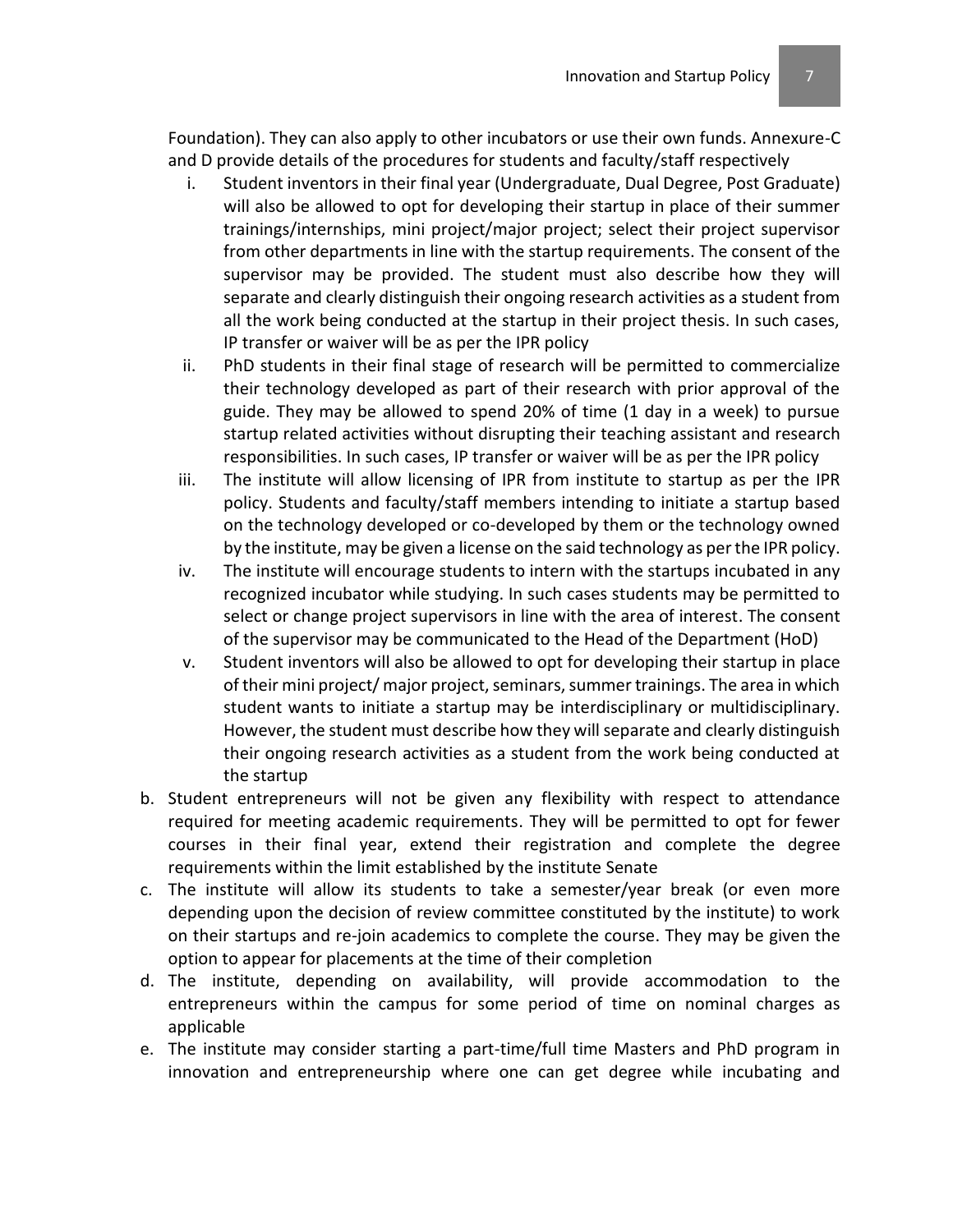nurturing a startup company after satisfying the necessary academic requirements (with in and exit options as per NEP 2020). This will be subject to the approval of the Senate

- f. Interdisciplinary research and publication on startup and entrepreneurship should be promoted by the institute
- g. Institute may facilitate the startup activities/ technology development by allowing students/ faculty/staff to use institute infrastructure and facilities, as per the choice of the potential entrepreneur in the following manners:
	- i. Short-term/ six-month/ one-year part-time entrepreneurship training
	- ii. Mentorship support on regular basis
	- iii. Facilitation in a variety of areas including technology development, ideation, creativity, design thinking, fund raising, financial management, cash-flow management, new venture planning, business development, product development, social entrepreneurship, product costing, marketing, branddevelopment, human resource management as well as law and regulations impacting a business
	- iv. License institute IPR as discussed in the IPR policy
- h. Participation in startup related activities, product development and commercialization will be considered as a legitimate activity of faculty in addition to sponsored research, industrial consultancy or continuous education. Each faculty may choose a mix of these activities in addition to minimum required teaching, guidance and administrative duties. Institute may take the initiative to update performance evaluation policies in consultation with the BoG
- i. The institute at no stage will have any liability accrue to it because of any activity of any startup. Students who intend to pursue entrepreneurial ventures cannot use the institute address to register their company.

## **3.5 Product Ownership Rights for Technologies Developed at the Institute**

- a. The ownership of IP will be as per the IPR policy of the institute
- b. The Dean (DII) will be the convener for IPR / technology-licensing / incubation etc. matters and present before an expert committee nominated by the Director for decision on such matters.

## **3.6 Organizational Capacity, Human Resources and Incentives**

- a. Institute may recruit faculty and staff that have a strong innovation and entrepreneurial/ industrial experience, behavior, and attitude. The selection committee may look for this potential as an added advantage on top of the prevalent rules for recruitment. The institute may use the MoE approval for recruiting industry experienced faculty. This will help in fostering the innovation and entrepreneurship culture
	- i. Some of the relevant faculty members with prior exposure and interest may be deputed for training to promote innovation and entrepreneurship
	- ii. All new faculty may be requested to spend atleast 10% of their time during their probation to mentor students & support innovation activities as recommended in the 47<sup>th</sup> meeting of the BoG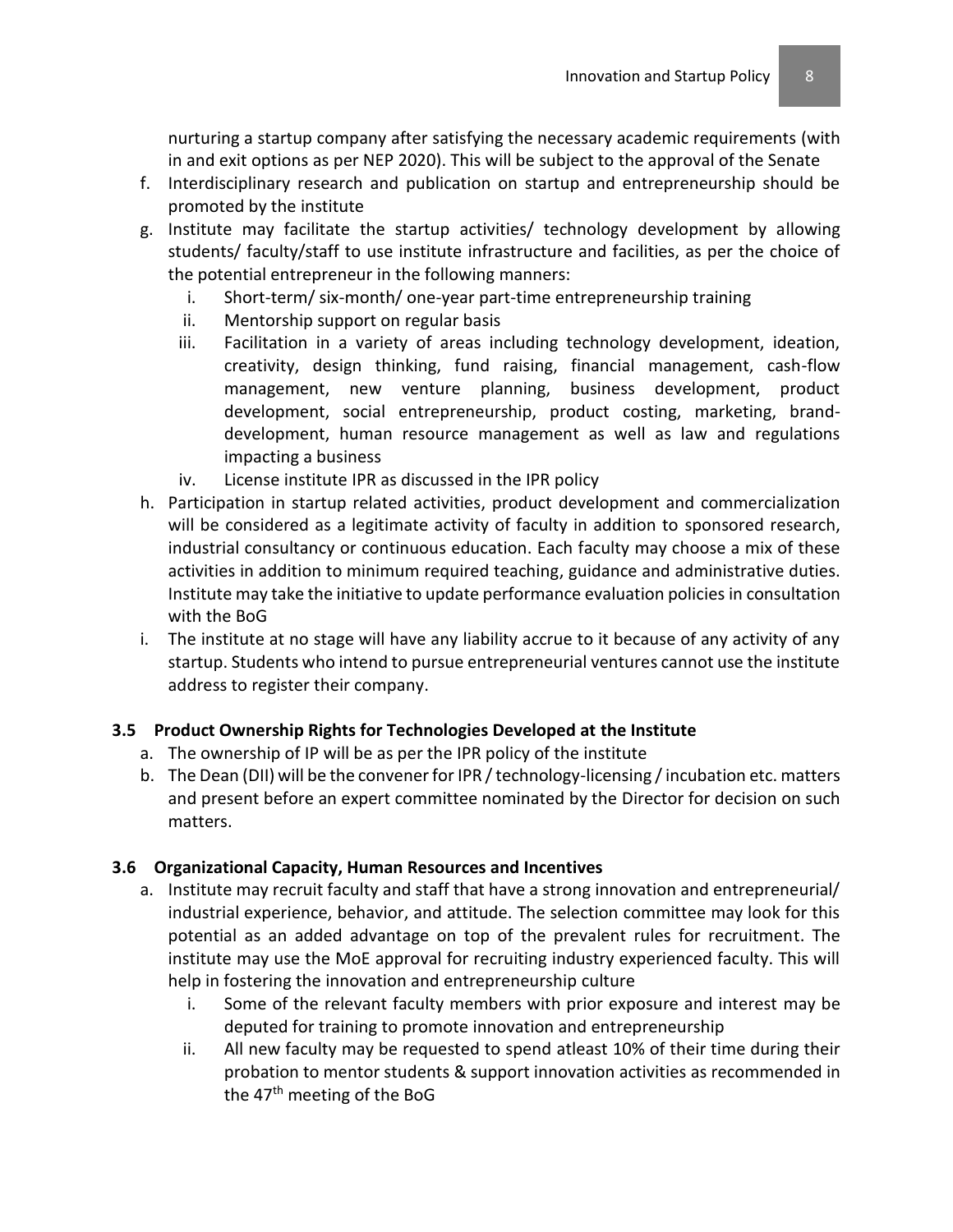#### [\(https://www.iiitdm.ac.in/img/bog/BOG\\_Minutes/47th%20BoG%20Minutes.pdf\)](https://www.iiitdm.ac.in/img/bog/BOG_Minutes/47th%20BoG%20Minutes.pdf)

- iii. To achieve better engagement of staff in entrepreneurial activities, institutional policy on career development of staff may be developed with constant upskilling.
- b. Faculty and departments of the institutes have to work in coherence and crossdepartmental linkages may be strengthened through shared faculty, cross-faculty teaching and research in order to gain maximum utilization of internal resources and knowledge
- c. In order to attract and retain right people, the institute in consultation with the BoG may develop academic and non-academic incentives and reward mechanisms for all staff and stakeholders that actively contribute and support entrepreneurship agenda and activities
	- i. The reward system for the staff may include sabbaticals, office and lab space for entrepreneurial activities, reduced teaching loads, awards, trainings, etc.
	- ii. The recognition of the stakeholders may include offering use of facilities and services, strategy for shared risk, as guest teachers, fellowships, associateships
	- iii. A performance matrix may be developed and used for evaluation of annual performance.
- d. Periodically some external subject matter experts such as guest lecturers or alumni can be engaged for strategic advice and bringing in skills which are not available internally. Such experts may be paid honorarium as per the institute norms
- e. Faculty and staff are encouraged to do courses on innovation, entrepreneurship management and venture development using their professional development fund

#### **3.7 Creating Innovation Pipeline and Pathways for Entrepreneurs at Institute Level**

- a. To ensure exposure of maximum students to innovation and pre incubation activities at their early stage and to support the pathway from ideation to innovation to market, the institute will rely on the following mechanisms
	- i. The Design Spine curriculum at undergraduate level handled by SIDI will be the main channel for cultivating this process. Students shall be taught that innovation (technology, process or business innovation) is a mechanism to solve the problems of the society and consumers. Entrepreneurs should innovate with focus on the market niche. And students will be encouraged to develop entrepreneurial mindset through experiential learning by exposing them to training in cognitive skills (e.g. design thinking, critical thinking, etc.), by inviting first generation local entrepreneurs or experts to address young minds. Initiatives like idea and innovation competitions, hackathons, workshops, bootcamps, seminars, conferences, exhibitions, mentoring by academic and industry personnel, throwing real life challenges, awards and recognition shall be routinely organized. This tight integration between design-centric education and enterprise related activities shall be persisted by the institute as suggested in the 47<sup>th</sup> BoG [\(https://www.iiitdm.ac.in/img/bog/BOG\\_Minutes/47th%20BoG%20Minutes.pdf\)](https://www.iiitdm.ac.in/img/bog/BOG_Minutes/47th%20BoG%20Minutes.pdf)
- b. The institute shall provide support to students who show potential, in pre-startup phase. Connecting student entrepreneurs with real life entrepreneurs will help the students in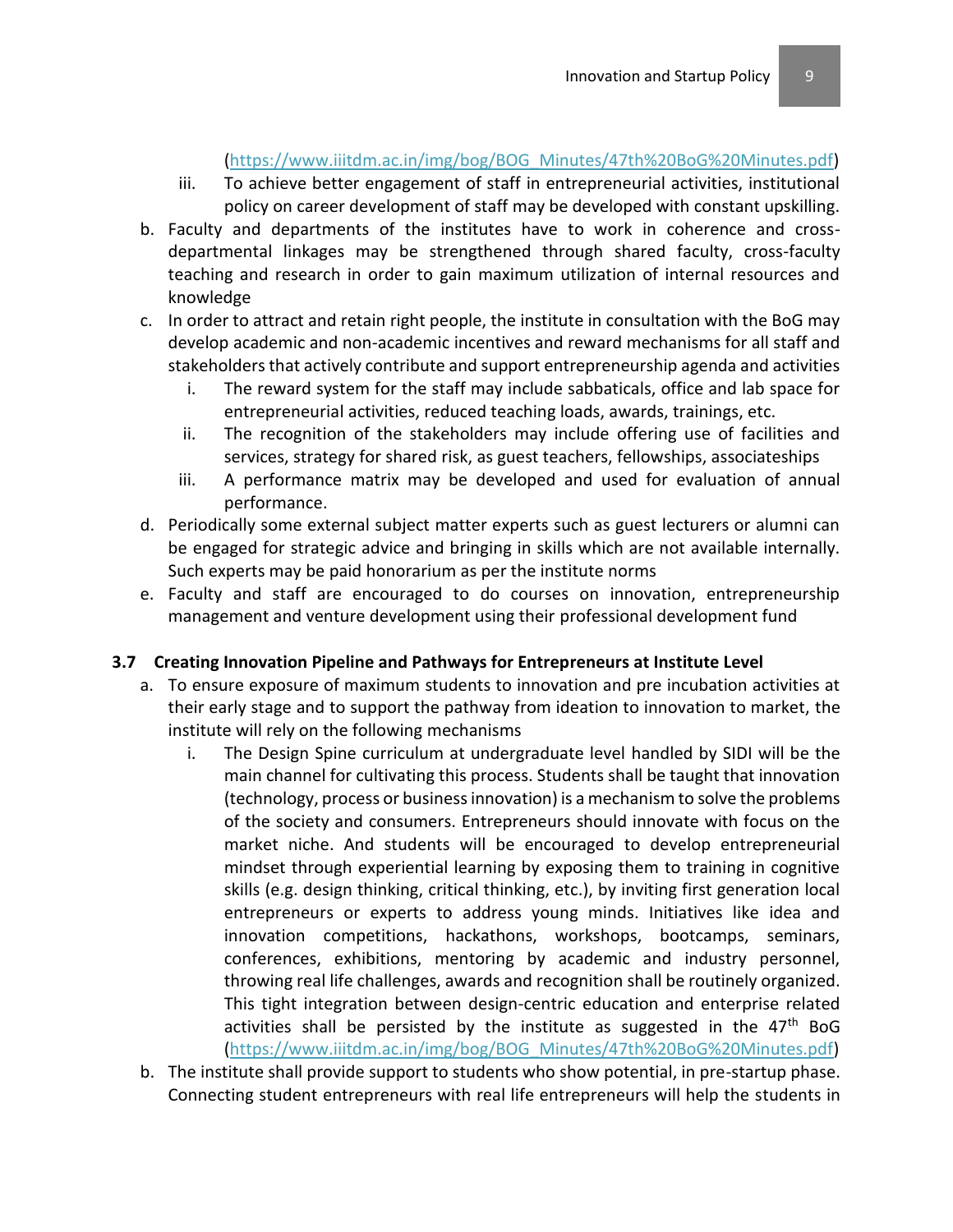understanding real challenges which may be faced by them while going through the innovation funnel and will increase the probability of success

c. The institute shall allocate a portion of the Innovation Fund for the IIC activities. IIC will organize various activities related to innovation, startup and entrepreneurship development. Collective and concentrated efforts will be required to identify, scout, acknowledge, support and reward proven student ideas and innovations and to further facilitate their entrepreneurial journey. The IIC may comprise innovation champions from within the students/ faculty/ staff for each department/ stream of study.

## **3.8 Norms for Faculty/Staff Startups**

- a. Only those technologies which originate from within the institute may be taken up for faculty/staff-led startups
	- i. Role of faculty/staff may vary from being an owner/ direct promoter, mentor, consultant, or as non-executive board member of the startup
	- ii. Faculty/staff startup may consist of faculty/staff members alone or with students or with faculty of other institutes or with alumni or with other entrepreneurs.
	- iii. Annexure-D provides details on type of participation in startups, approvals, incubation options, and limits pertaining to overheads on remuneration
- b. There would be no restriction on the shares that faculty / staff can take in a startup. However, there may be a limit on the amount of time that a faculty can spend. Faculty/staff may be permitted to use upto 20% of their time (1 day in a 5-dy week) on startup initiatives. In case the effort exceeds this limit, they may utilize existing leave / leave without pay/ take sabbatical, without compromising their existing academic and administrative duties and subject to the institute norms and approval of the Director. Sabbatical may be allowed provided the startup work is related to faculty expertise and can advance research in that domain, and eligibility as per institute policy
- c. In case of selection of a faculty/staff startup by an outside national (CFTI) or international accelerator, a maximum leave (as sabbatical/ existing leave/ unpaid leave / earned leave) of one semester/ year may be permitted as per the institute norms and approval of the Director, and without compromising their existing academic and administrative duties. Sabbatical may be allowed provided the startup work is related to faculty expertise and can advance research in that domain, and eligibility as per institute policy
- d. Faculty must clearly separate and distinguish on-going research at the institute from the work conducted at the startup/ company
- e. Faculty must not accept gifts from the startup
- f. Faculty must not involve research staff or other staff of institute in activities at the startup and vice-versa
- g. An ethics committee comprising external members may be constituted or help sought from another institution's ethics committee to review any ethical issues, conflict of interest, and human subject related research in startups.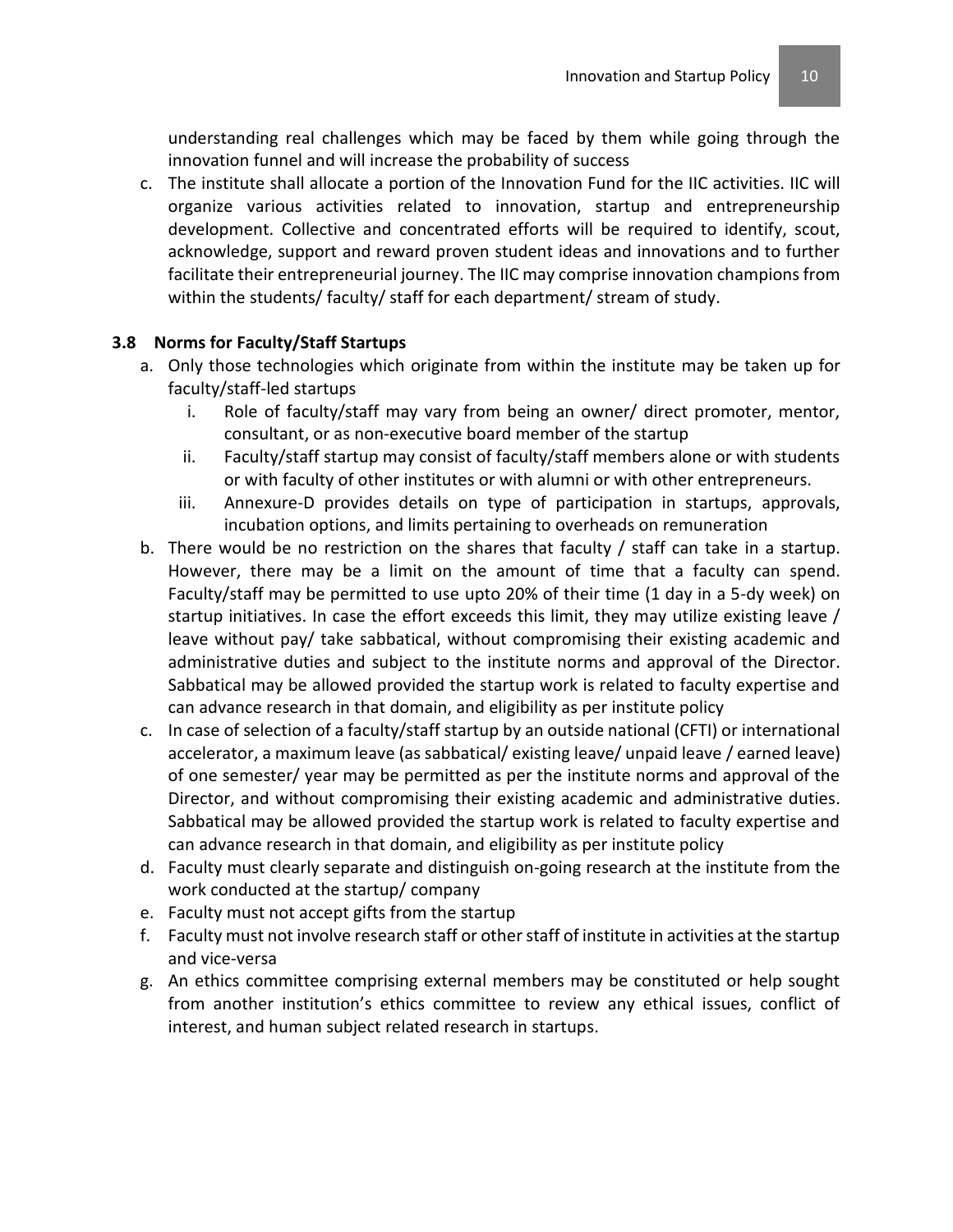## **3.9 Pedagogy and Learning Interventions for Entrepreneurship Development**

- a. Diversified approach should be adopted to produce desirable learning outcomes, which should include cross disciplinary learning using mentors, labs, case studies, games, etc. in place of traditional lecture-based delivery
	- i. Student clubs/ bodies / departments may be encouraged to organize competitions, bootcamps, workshops, awards, etc. These bodies should be involved in institutional strategy planning to ensure enhancement of the student's thinking and responding ability
	- ii. Institute may create an annual 'INNOVATION & ENTREPRENEURSHIP AWARD' to recognize outstanding ideas, successful enterprises and contributors for promoting innovation and enterprises ecosystem within the institute
	- iii. For creating awareness among the students, the teaching methods should include case studies on business failure and real-life experience reports by startups
	- iv. Tolerating and encouraging failures: Failures need to be elaborately discussed and debated to imbibe that failure is a part of life, thus helping in reducing the social stigma associated with it. Very importantly, this should be a part of institute's philosophy and culture
- b. Entrepreneurship education should be imparted to students at curricular/ co-curricular/ extracurricular level through elective/ short term or long-term courses on innovation, entrepreneurship and venture development. Validated learning outcomes should be made available to the students
	- i. Integration of expertise of the external stakeholders may be done in the entrepreneurship education to evolve a culture of collaboration and engagement with external environment
	- ii. In the beginning of every academic session, institute may conduct an induction program about the importance of innovation and entrepreneurship so that freshly inducted students are made aware about the entrepreneurial agenda of the institute and available support systems. Curriculum for the entrepreneurship education should be continuously updated based on entrepreneurship research outcomes. This may also include case studies on failures
	- iii. Industry linkages should be leveraged for conducting research and survey on trends in technology, research, innovation, and market intelligence
	- iv. Student innovators, startups, experts must be engaged in the dialogue process while developing the strategy so that it becomes need based
	- v. Customized teaching and training materials should be developed for startups
	- vi. It must be noted that not everyone can become an entrepreneur. The entrepreneur is a leader, who would convert an innovation successfully into a product, others may join the leader and work for the startup. It is important to understand that entrepreneurship is about risk taking. One must carefully evaluate whether a student is capable and willing to take risk.
- c. Pedagogical changes need to be done to ensure that maximum number of student projects and innovations are based around real life challenges. A committee involving representatives from SIDI, engineering and science departments and the IPR cell may be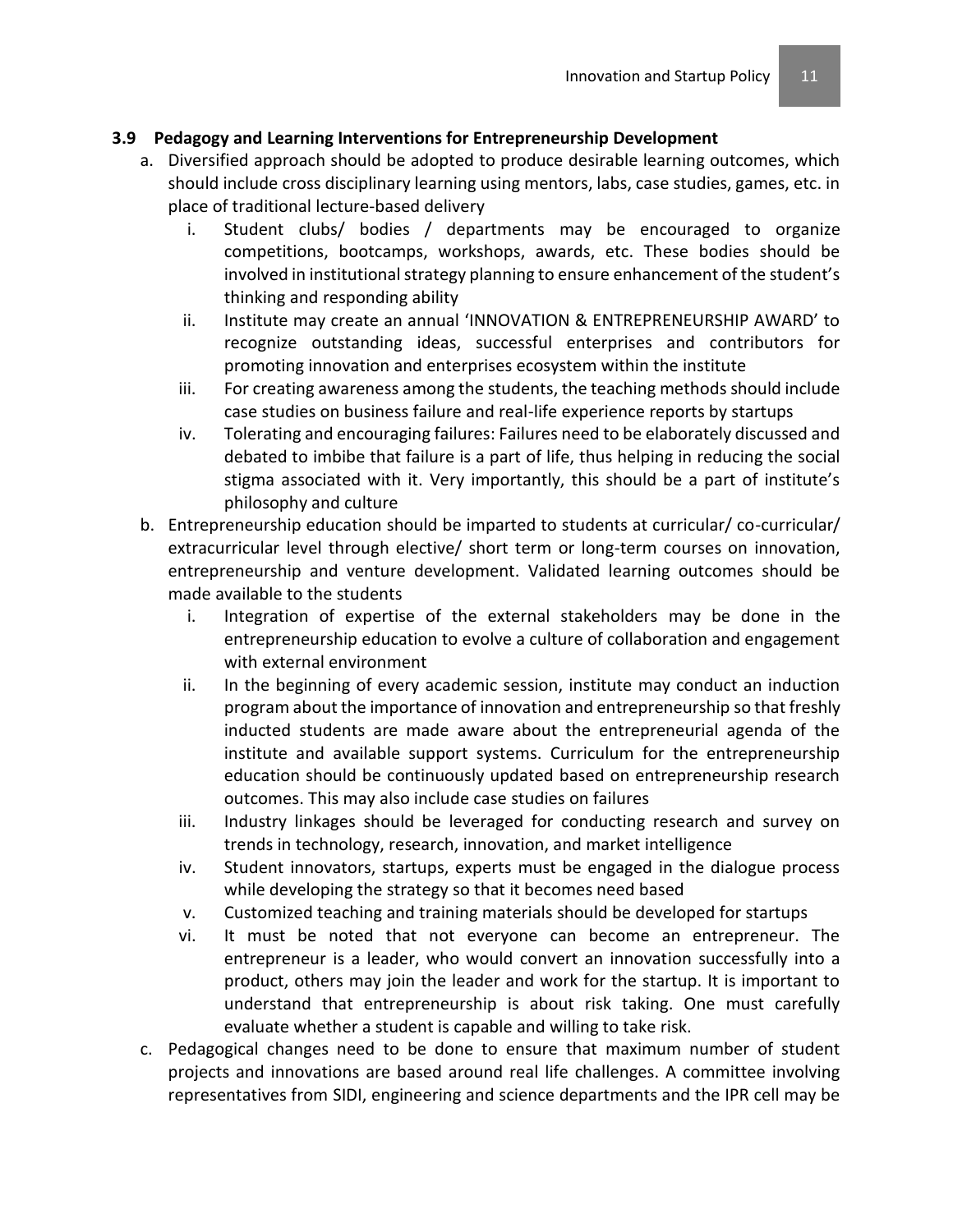created to ensure that learning interventions inculcate entrepreneurial culture, and are constantly reviewed and updated.

## **3.10 Collaboration, Co-creation, Business Relationships and Knowledge Exchange**

- a. Stakeholder engagement should be given prime importance in the entrepreneurial agenda of the institute. Institutes should find potential partners, resource organizations, micro, small and medium sized enterprises (MSMEs), social enterprises, schools, alumni, professional bodies and entrepreneurs to support entrepreneurship and co-design the programs
	- i. To encourage co-creation, bi-directional flow/ exchange of knowledge and people may be ensured between institute, incubators, science parks, etc.
	- ii. Institute may organize networking events for better engagement of collaborators and open up the opportunities for staff, faculty and students to allow constant flow of ideas and knowledge through meetings, workshops, space for collaboration, lectures, etc.
	- iii. Mechanism may be developed by the institute to capitalize on the knowledge gained through these collaborations.
- b. Knowledge exchange through collaboration and partnership should be made a part of institutional policy and institutes must provide support mechanisms and guidance for creating, managing and coordinating these relationships
	- i. Through formal and informal mechanisms such as internships, teaching and research exchange programmes, student clubs, etc., faculty, staff and students of the institutes should be given the opportunities to connect with their external environment.
	- ii. Connect of the institute with the external environment must be leveraged in form of absorbing information and experience from the external ecosystem into the institute's environment.
	- iii. The institute may plan for an innovation knowledge platform using in-house Information & Communication Technology (ICT) capabilities.

## **3.11 Entrepreneurial Impact Assessment**

- a. Impact assessment of institute's entrepreneurial initiatives such as pre-incubation, incubation, entrepreneurship education shall be performed using the ARIIA ranking on an annual basis.
	- i. Monitoring and evaluation of knowledge exchange initiatives, engagement of all departments and faculty in the entrepreneurial teaching and learning should be assessed
	- ii. Number of startups created, support system provided at the institutional level and satisfaction of participants, new business relationships created by the institutes should be recorded and used for impact assessment
	- iii. Impact should also be measured for the support system provided by the institute to the student entrepreneurs, faculty and staff for pre-incubation, incubation, IPR protection, industry linkages, exposure to entrepreneurial ecosystem, etc.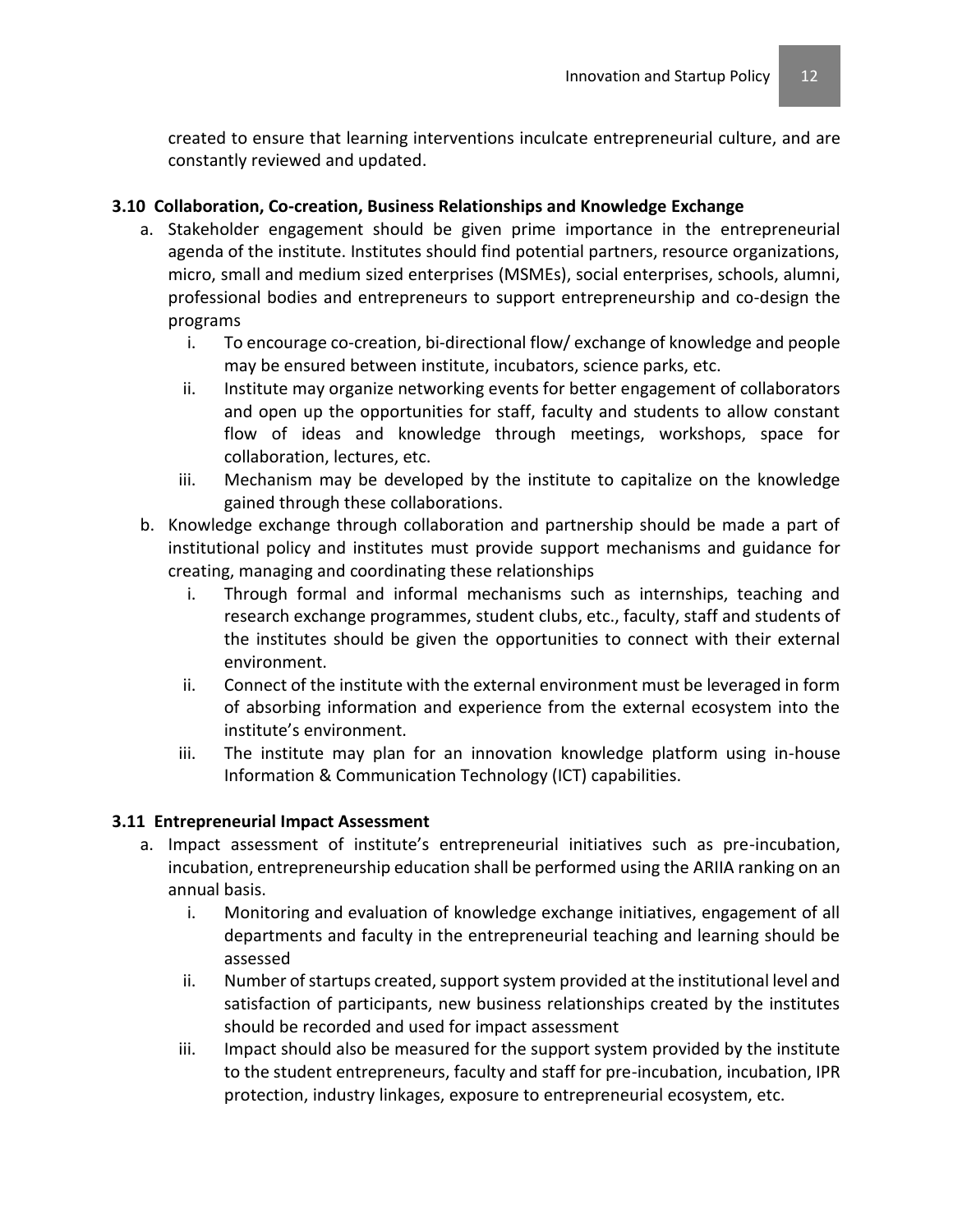- b. Formulation of strategy and impact assessment should go hand in hand. The information on impact of the activities should be actively used while developing and reviewing the entrepreneurial strategy
- c. Impact assessment for measuring the success should be in terms of sustainable social, financial and technological impact in the market. For innovations at pre-commercial stage, development of sustainable enterprise model is critical. COMMERCIAL success is the ONLY measure in long run.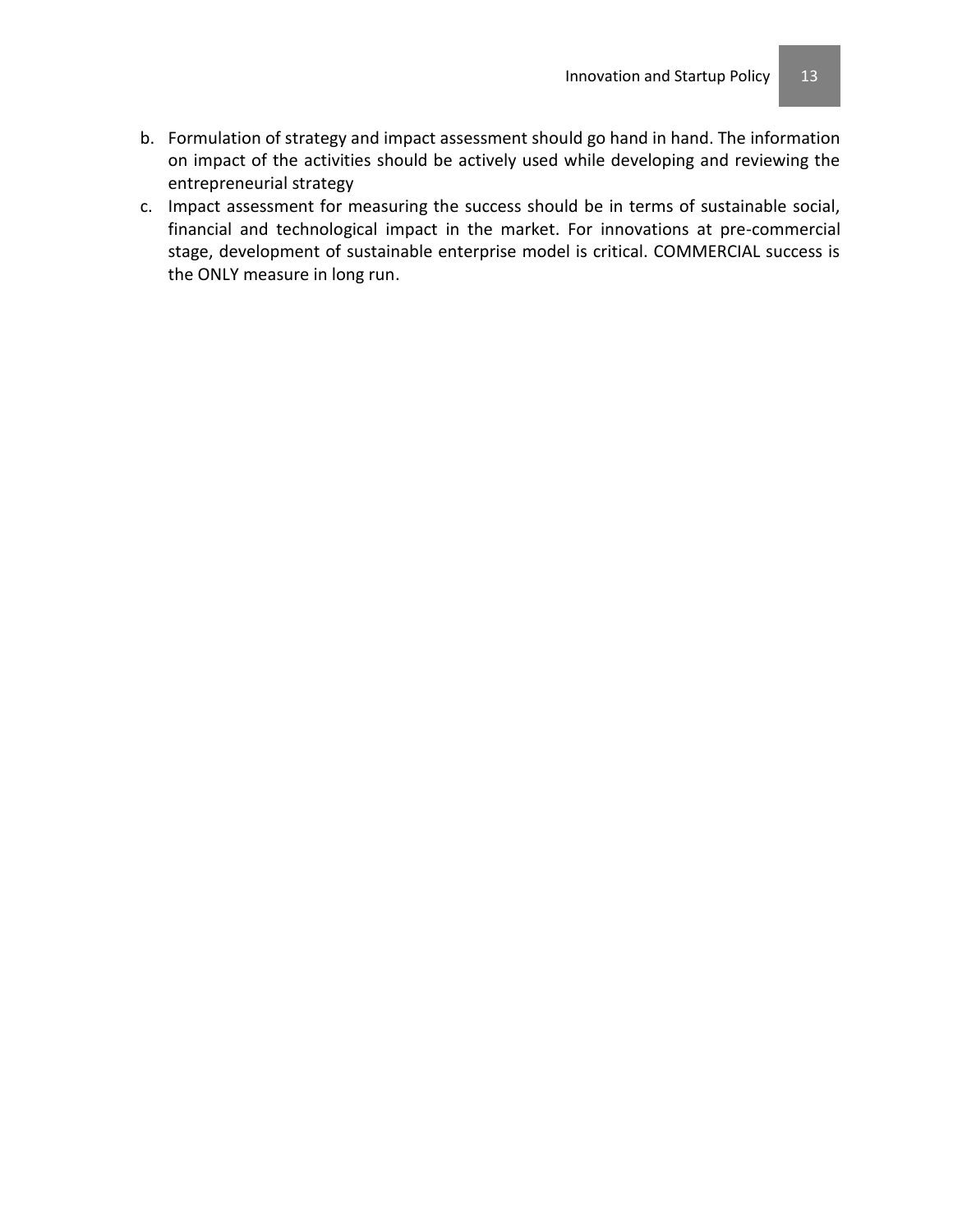#### **4. Annexure-A:**

Timeline of the NISP consultation process:

| <b>Month</b> | <b>Consultation Activities</b>                                                        |
|--------------|---------------------------------------------------------------------------------------|
| / Year       |                                                                                       |
| Sep          | NISP guideline for academic institutions was published by the Ministry of Education   |
| 2019         | in 2019. The guidelines were formulated by a committee headed by Prof. Ashok          |
|              | Jhunjunwala and comprising experts from Centrally Funded Technology Institutes        |
| Sep          | In 2020 NISP was added to ARIIA. Since IIITDM has been participating in ARIIA for the |
| 2020         | last two years, and has been actively promoting innovation and incubation activities, |
|              | it has been decided to participate in NISP implementation                             |
| Nov          | In Nov 2020, the Dean (DII) prepared a gap analysis and action plan document. The     |
| 2020         | analysis indicated that IIITDM had an advantage in terms of student-led innovation    |
|              | due to design curriculum, IIC and MaDeIT. However, attention would be required in     |
|              | terms of (a) investment in innovation and (b) creating an enabling environment to     |
|              | encourage student-led and faculty/staff-led startups. The action plan was shared with |
|              | the Director, Registrar, Joint Registrar (Academics), Dean (Academics) and Dean       |
|              | (Faculty Affairs) inviting suggestions                                                |
| Jan-         | The gap analysis and action plan document was shared with all the faculty and staff   |
| Feb          | in Jan 2021. On 8 Jan 2021, comments were received from the Dean (Academics). On      |
| 2021         | 18 Jan 2021, the NISP & IPR policy were presented to all the faculty and staff. And,  |
|              | again on 24 Feb 2021, as part of the faculty meeting                                  |
| Mar          | The Director reviewed and approved the NISP document. It was circulated to all        |
| 2021         | faculty, staff and students. No additional comments were received. A request was      |
|              | placed to submit it for BoG approval                                                  |
| Aug          | The NISP was placed in the Senate. Some of the Deans/HoDs members sought              |
| 2021         | clarifications on the policy during the Senate. Upon the advice of the Senate, the    |
|              | Director setup a committee headed by Prof. Sriram (IITM) to review the policy and     |
|              | submit a report. The committee deliberated on 13 Oct 2021.                            |
| Oct          | The suggestions and comments from the review committee were incorporated and          |
| 2021         | Version 1.1 dated 16 Oct 2021. Additional comments received from the members on       |
|              | 22 Oct 2021. The draft final document (Version 1.2) has been submitted for further    |
|              | review on 28 Oct 2021.                                                                |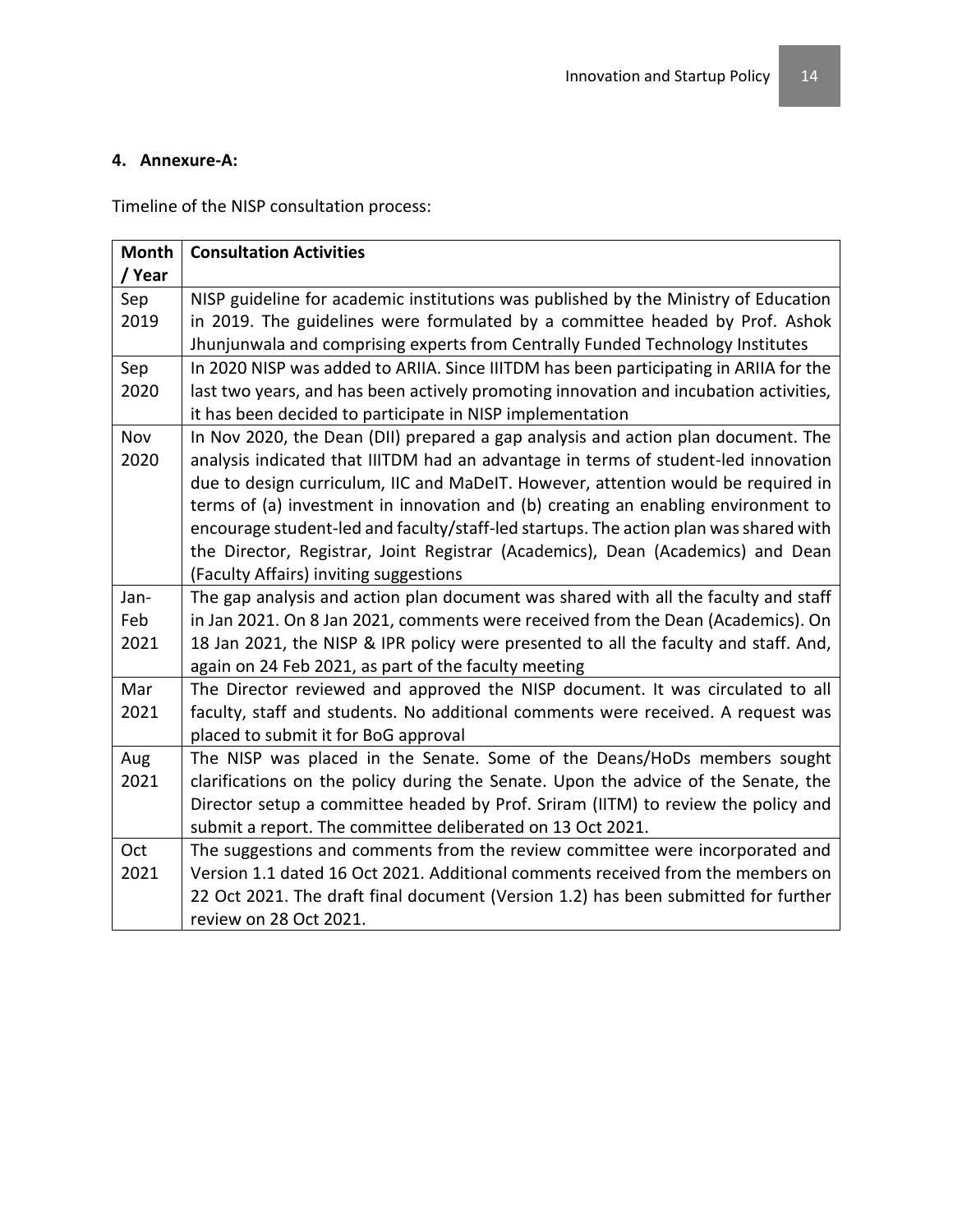## **5. Annexure-B: Glossary**

| Accelerators                       | Startup Accelerators design programs in batches and transform promising<br>business ideas into reality under the guidance of mentors and several<br>other available resources                                                                                                                                                                                          |
|------------------------------------|------------------------------------------------------------------------------------------------------------------------------------------------------------------------------------------------------------------------------------------------------------------------------------------------------------------------------------------------------------------------|
| Angel Fund                         | An angel investor is a wealthy individual who invests his or her personal<br>capital and shares experiences, contacts, and mentors (as possible and<br>required by the startup in exchange for equity in that startup). Angels are<br>usually accredited investors. Since their funds are involved, they are<br>equally desirous in making the startup successful.     |
| Corporate Social<br>Responsibility | Corporate social responsibility (CSR) is a self-regulating business model<br>that helps a company be socially accountable - to itself, its stakeholders,<br>and the public                                                                                                                                                                                             |
| Cross-disciplinary                 | Cross-disciplinary practices refer to teaching, learning, and scholarship<br>activities that cut across disciplinary boundaries                                                                                                                                                                                                                                        |
| Design Thinking                    | Design thinking is a human centred approach to innovation that draws<br>from the designer's toolkit to integrate the needs of people, the<br>possibilities of technologies, and the requirements for business success                                                                                                                                                  |
| Entrepreneurial<br>culture         | A culture/ society that enhance the exhibition of the attributes, values,<br>beliefs and behaviours that are related to entrepreneurs                                                                                                                                                                                                                                  |
| Entrepreneurial<br>Individual      | An Individual who has an entrepreneurial mindset and wants to make<br>his/her idea successful                                                                                                                                                                                                                                                                          |
| Entrepreneurial<br>Education       | Entrepreneurship education seeks to provide students with the<br>knowledge, skills and motivation to encourage entrepreneurial success in<br>a variety of settings                                                                                                                                                                                                     |
| Experiential<br>learning           | Experiential learning is the process of learning through experience, and is<br>more specifically defined as learning through reflection on doing.                                                                                                                                                                                                                      |
| Hackathon                          | A hackathon is a design sprint-like event in which computer programmers<br>and others involved in software development, including graphic<br>designers, interface designers, project managers, and others, often<br>including domain experts, collaborate intensively on software projects                                                                             |
| Host Institution                   | Host institutions refer to well-known technology, management and R&D<br>institutions working for developing startups and contributing towards<br>developing a favourable entrepreneurial ecosystem.                                                                                                                                                                    |
| Incubation                         | Incubation is a unique and highly flexible combination of business<br>development processes, infrastructure and people, designed to nurture<br>and grow new and small businesses by supporting them through the early<br>stages of development.                                                                                                                        |
| Innovation                         | As per ISO 56000:2020, innovation refers to new or changed entity,<br>realizing or redistributing value. Novelty and value are relative to, and<br>determined by, the perception of the organization and the relevant<br>interested parties. An innovation can be a product, service, process,<br>model, method, etc. Innovation is an outcome and to be distinguished |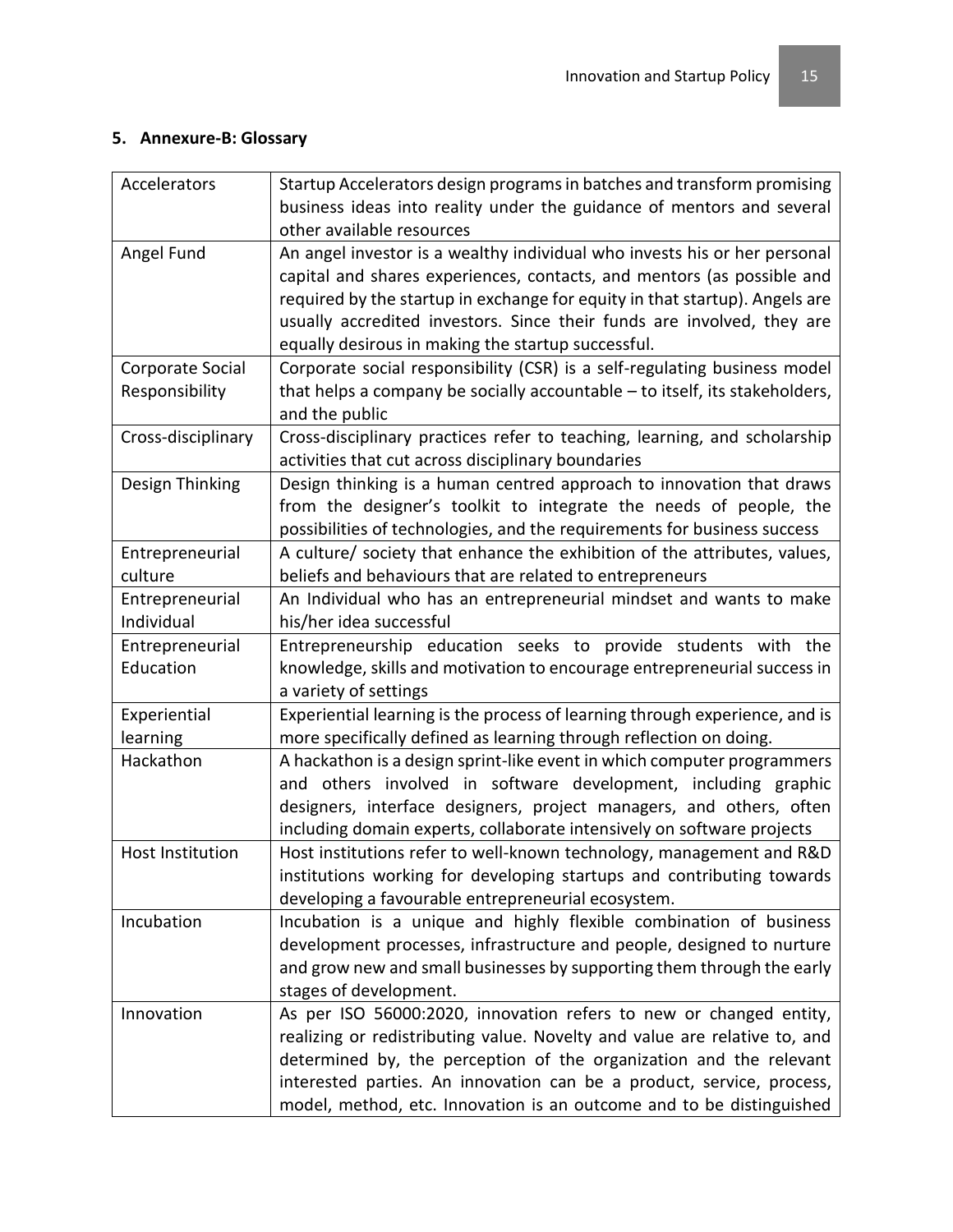|                        | from the activities or processes leading to innovation. For example,         |
|------------------------|------------------------------------------------------------------------------|
|                        | design thinking is process that could lead to innovation.                    |
| Intellectual           | means ownership and associated rights relating to aforementioned             |
| <b>Property Rights</b> | Intellectual Property, either registered or unregistered, and including      |
| (IPR)                  | applications or rights to apply for them and together with all extensions    |
|                        | and renewals of them, and in each and every case, all rights or forms of     |
|                        | protection having equivalent or similar effect anywhere in the world         |
| Intellectual           | A licensing is a partnership between an intellectual property rights owner   |
| <b>Property Rights</b> | and another who is authorized to use such rights (licensee) in exchange      |
| Licensing              | for an agreed payment (fee or royalty).                                      |
| Pedagogy and           | It refers to specific methods and teaching practices (as an academic         |
| Experiential           | subject or theoretical concept) which would be applied for students          |
| Learning               | working on startups. The experiential learning method will be used for       |
|                        | teaching 'startup related concepts and contents' to introduce a positive     |
|                        | influence on the thought processes of students. Courses like 'business       |
|                        | idea generation' and 'soft skills for startups' would demand experiential    |
|                        | learning rather than traditional class room lecturing. Business cases and    |
|                        | teaching cases will be used to discuss practical business situations that    |
|                        | can help students to arrive at a decision while facing business dilemma(s).  |
|                        | Field based interactions with prospective customers; support institutions    |
|                        | will also form a part of the pedagogy which will orient the students as      |
|                        | they acquire field knowledge                                                 |
| Pre-incubation         | It typically represents the process which works with entrepreneurs who       |
|                        | are in the very early stages of setting up their company. Usually,           |
|                        | entrepreneurs come into such programs with just and idea of early            |
|                        | prototype of their product or service. Such companies can the graduate       |
|                        | into full-fledged incubation programs                                        |
| Prototype              | A prototype is an early sample, model, or release of a product built to test |
|                        | a concept or process                                                         |
| Seed fund              | Seed fund is a form of securities offering in which an investor invests      |
|                        | capital in a startup company in exchange for an equity stake in the          |
|                        | company                                                                      |
| <b>Special Purpose</b> | Special purpose vehicle, also called a special purpose entity, is a          |
| Vehicle                | subsidiary created by a parent company to isolate financial risk. Its legal  |
|                        | status as a separate company makes its obligations secure even if the        |
|                        | parent company goes bankrupt                                                 |
| Startup                | An entity that develops a business model based on either product             |
|                        | innovation or service innovation and makes it scalable, replicable and       |
|                        | self-reliant and as defined in Gazette Notification No. G.S.R. 127(E) dated  |
|                        | February 19, 2019                                                            |
|                        | Entity is working towards innovation,<br>development<br>or                   |
|                        | improvement of products or processes or services, or if it is a              |
|                        | scalable business model with a high potential of employment                  |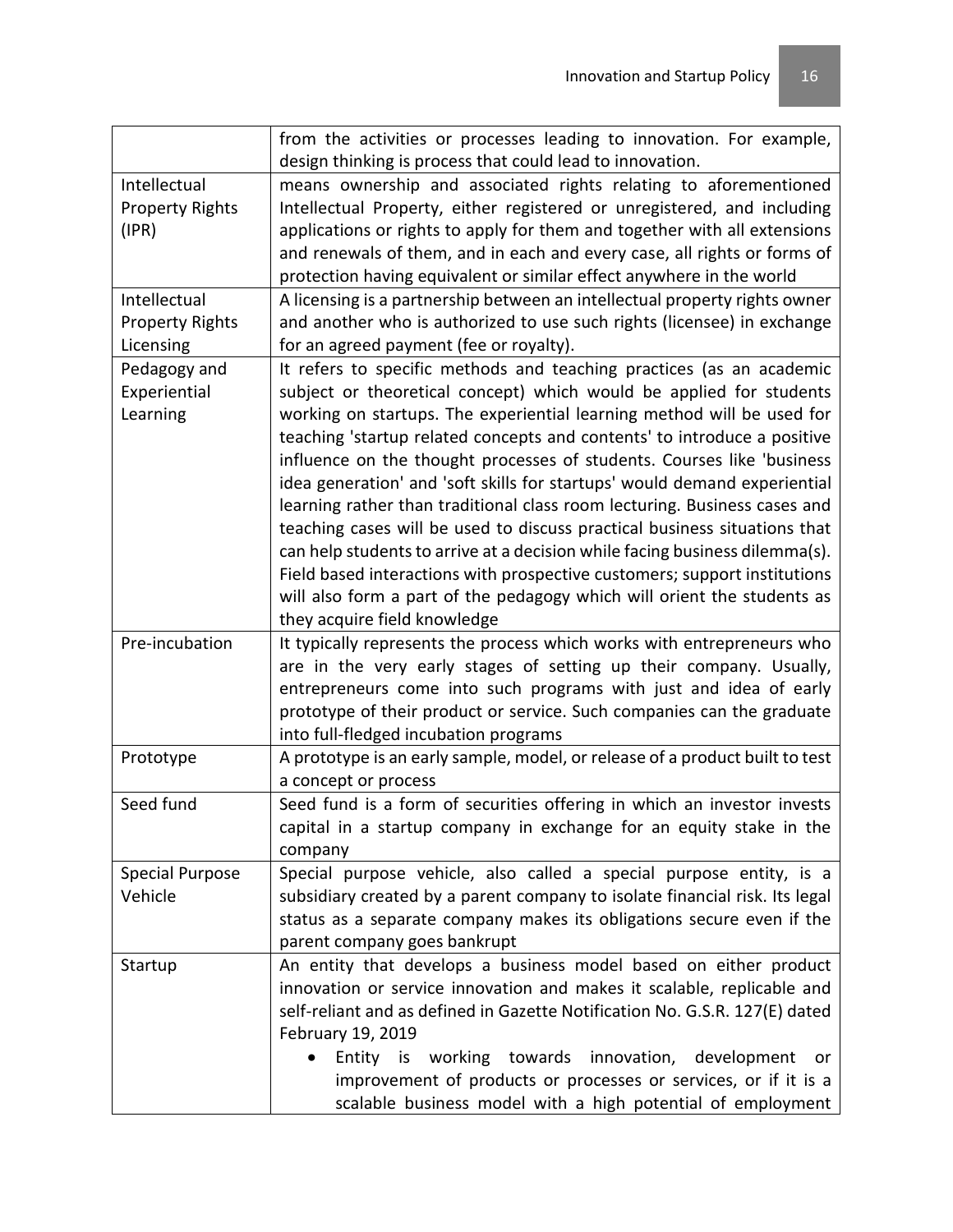|                   | generation or wealth creation. Provided that an entity formed by<br>splitting up or reconstruction of an existing business shall not be<br>considered a 'Startup'<br>Upto a period of ten years from the date of incorporation/<br>registration, if it is incorporated as a private limited company (as<br>defined in the Companies Act, 2013) or registered as a partnership<br>firm (registered under section 59 of the Partnership Act, 1932) or<br>a limited liability partnership (under the Limited Liability<br>Partnership Act, 2008) in India<br>Turnover of the entity for any of the financial years since<br>$\bullet$<br>incorporation/ registration has not exceeded one hundred crore<br>rupees. |
|-------------------|-----------------------------------------------------------------------------------------------------------------------------------------------------------------------------------------------------------------------------------------------------------------------------------------------------------------------------------------------------------------------------------------------------------------------------------------------------------------------------------------------------------------------------------------------------------------------------------------------------------------------------------------------------------------------------------------------------------------|
| Technology        | Technology Business incubator (TBI) is an entity, which helps technology-                                                                                                                                                                                                                                                                                                                                                                                                                                                                                                                                                                                                                                       |
| <b>Business</b>   | based startup businesses with all the necessary resources/support that                                                                                                                                                                                                                                                                                                                                                                                                                                                                                                                                                                                                                                          |
| Incubator         | the startup needs to evolve and grow into a mature business                                                                                                                                                                                                                                                                                                                                                                                                                                                                                                                                                                                                                                                     |
| Technology        | Technology commercialization is the<br>process of transitioning                                                                                                                                                                                                                                                                                                                                                                                                                                                                                                                                                                                                                                                 |
| Commercialization | technologies from Commercialization the research lab to the marketplace                                                                                                                                                                                                                                                                                                                                                                                                                                                                                                                                                                                                                                         |
| Technology        | Agreement whereby an owner of a technological intellectual property                                                                                                                                                                                                                                                                                                                                                                                                                                                                                                                                                                                                                                             |
| licensing         | (the licensor) allows another party (the licensee) to use, modify, and/or                                                                                                                                                                                                                                                                                                                                                                                                                                                                                                                                                                                                                                       |
|                   | resell that property in exchange for a compensation.                                                                                                                                                                                                                                                                                                                                                                                                                                                                                                                                                                                                                                                            |
| Technology        | Technology management is the integrated planning, design, optimization,                                                                                                                                                                                                                                                                                                                                                                                                                                                                                                                                                                                                                                         |
| management        | operation and control of technological products, processes and services                                                                                                                                                                                                                                                                                                                                                                                                                                                                                                                                                                                                                                         |
| Venture Capital   | It is the most well-known form of startup funding. Venture Capitalists                                                                                                                                                                                                                                                                                                                                                                                                                                                                                                                                                                                                                                          |
|                   | (VCs) typically reserve additional capital for follow-up investment rounds.                                                                                                                                                                                                                                                                                                                                                                                                                                                                                                                                                                                                                                     |
|                   | Another huge value that VCs provide is access to their networks for                                                                                                                                                                                                                                                                                                                                                                                                                                                                                                                                                                                                                                             |
|                   | employees or clients for products or services of the startup                                                                                                                                                                                                                                                                                                                                                                                                                                                                                                                                                                                                                                                    |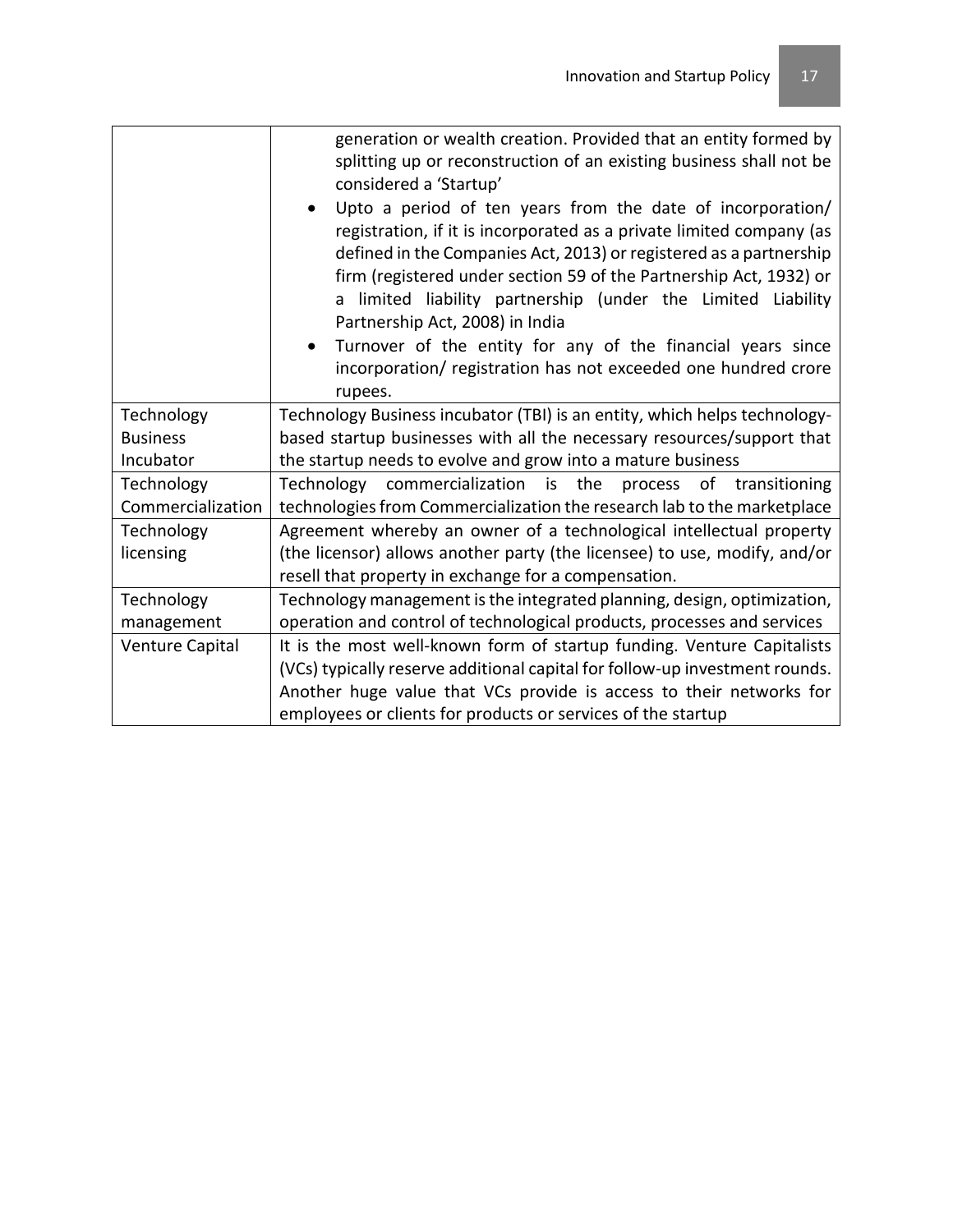## **6. Annexure-C: Procedure for student led startups**

- a) Any student who aspires to start a company as per the norms in 3.4, may consider one of the three options: (a) Apply for incubation with the institute's Technology Business Incubator (MaDeIT Innovation Foundation) or (b) Apply to any other reputed incubator; (c) use his/her own sources of funding
- b) If selected for incubation under option (a) or (b), the incubator would request for a NoC from the institute, and a certain amount of stake in the company as per the incubator's rules.
	- i. The applicant may submit a request for NoC along with the selection letter of the incubator and eligibility as per the norms in 3.4 to the Dean (DII) through the supervisor/guide to evaluate and recommend to the Director for approval
	- ii. After Director's approval, the information may be communicated to the Research Council, IPR Cell, Academic Cell, HoD, Project Review Committee (PRC) / Doctoral Committee (DC) as appropriate
- c) If the student takes option (c)
	- i. The applicant may submit a request for NoC and eligibility as per the norms in 3.4 to the Dean (DII) through the faculty supervisor/guide. The Dean (DII) may evaluate and recommend to the Director to constitute an expert committee
	- ii. Based on the recommendation of the expert committee, the Director may approve. After Director's approval, the information may be communicated to the Research Council, IPR Cell, Academic Cell, HoD, PRC / DC as appropriate
- d) IP transfer and royalty agreement may be executed in all the above cases and it will be in line with the institute IPR policy (waiver may be given in cases where the student is commercializing the IP created within the institute)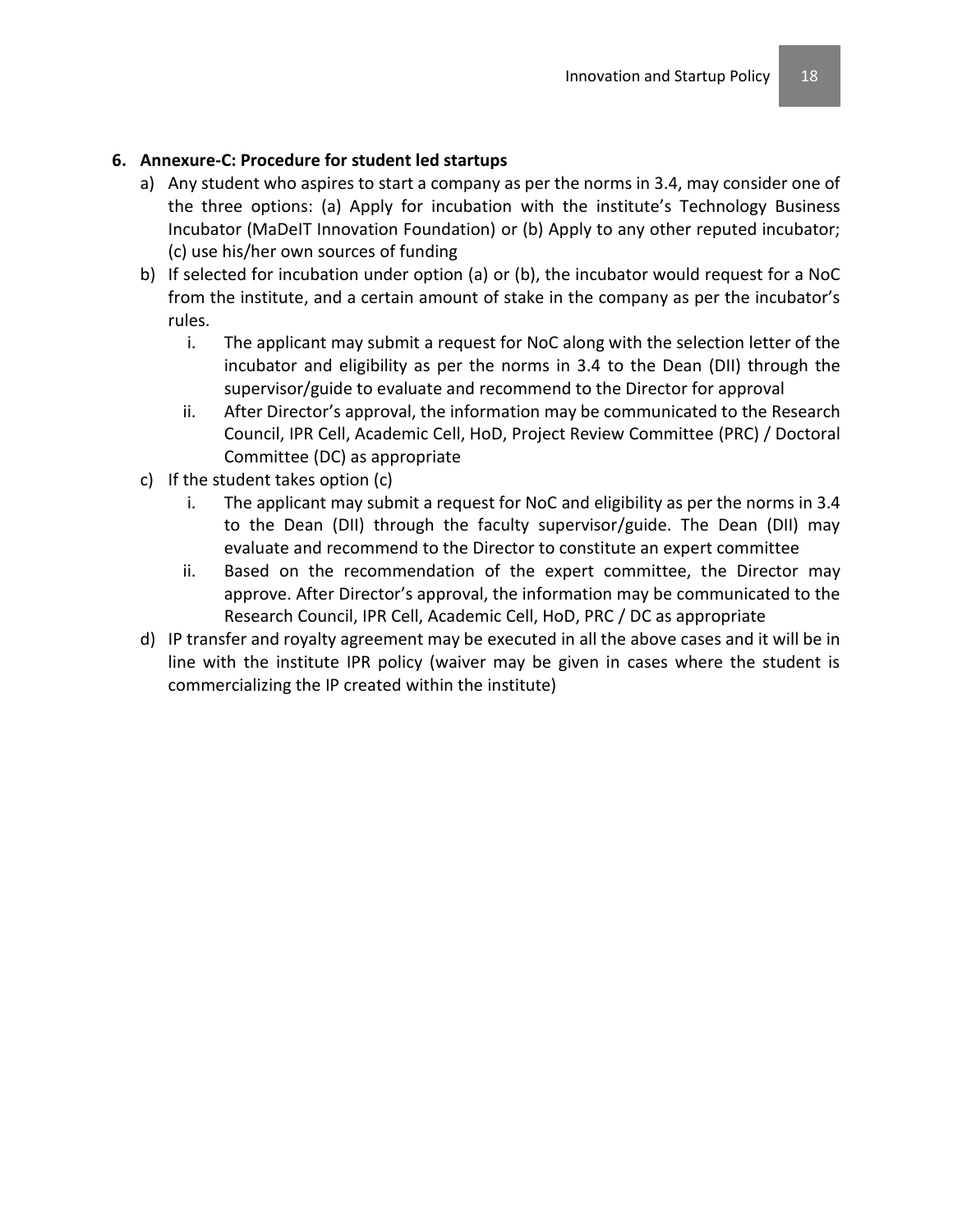# **7. Annexure-D: Procedure for faculty/staff participation in startups**

- a) As per the norm 3.8, role of faculty/staff may vary from being an owner/ direct promoter, mentor, consultant, or as a non-executive board member of the startup
- b) In case any faculty/staff who aspires to own/promote a company, he/she may consider one of the three options: (a) Apply for incubation institute's Technology Business Incubator (MaDeIT Innovation Foundation) or (b) Apply to any other incubator, preferably in a Centrally Funded Technology Institute; (c) use his/her own sources of funding
- c) If selected for incubation under option (a), the incubator would request for a NoC from the institute, and a certain amount of stake in the company as per the incubator's rules.
	- i. The faculty/staff may submit a request for NoC and the eligibility as per the norms in 3.8 to the Dean (DII) to evaluate and recommend to the Director for approval
	- ii. After Director's approval, the information may be communicated to the Research Council, IPR Cell, HoD, Administration
	- iii. The quantum of time that a faculty/staff spends on startups may not exceed 20% (1 day in a 5-day week) of their time. In case their effort exceeds this limit, they may utilize their available leave with approval of the HoD and the Director
- d) If selected for incubation under option (b)
	- i. The faculty/staff may submit a request for NoC with the incubation selection letter and the eligibility as per the norms in 3.8 to the Dean (DII) to evaluate and recommend to the Director for approval
	- ii. After Director's approval, the information may be communicated to the Research Council, SRICCE Cell, IPR Cell, HoD and Administration
	- iii. The quantum of time that a faculty/staff spends on startups may not exceed 20% (1 day in a 5-day week) of their time. In case their effort exceeds this limit, they may utilize their available leave with approval of the HoD and the Director
	- iv. The faculty/staff may submit the annual audited financial statements of the company and details of any remuneration. The institute may charge the overhead as per SRICCE norms only when the total amount of remuneration exceeds Rs 3 Lakhs per annum. The total amount of overhead charged by the institute may not exceed Rs 10 Lakh per annum.
	- v. In case the company does not report any remuneration or profits for more than three years, then the Director may constitute an expert committee to review and recommend appropriate action.
- e) If the faculty / staff takes option (c)
	- i. The faculty/staff may submit a request for NoC and the eligibility as per the norms in 3.8 to the Dean (DII) to evaluate and recommend to the Director to constitute an expert committee
	- ii. Based on the recommendation of the expert committee, the Director may approve. After Director's approval, the information may be communicated to the Research Council, SRICCE Cell, IPR Cell, HoD, and Administration
	- iii. The quantum of time that a faculty/staff spends on startups may not exceed 20% (1 day in a 5-day week) of their time. In case their effort exceeds this limit, they may utilize their available leave with approval of the HoD and the Director.